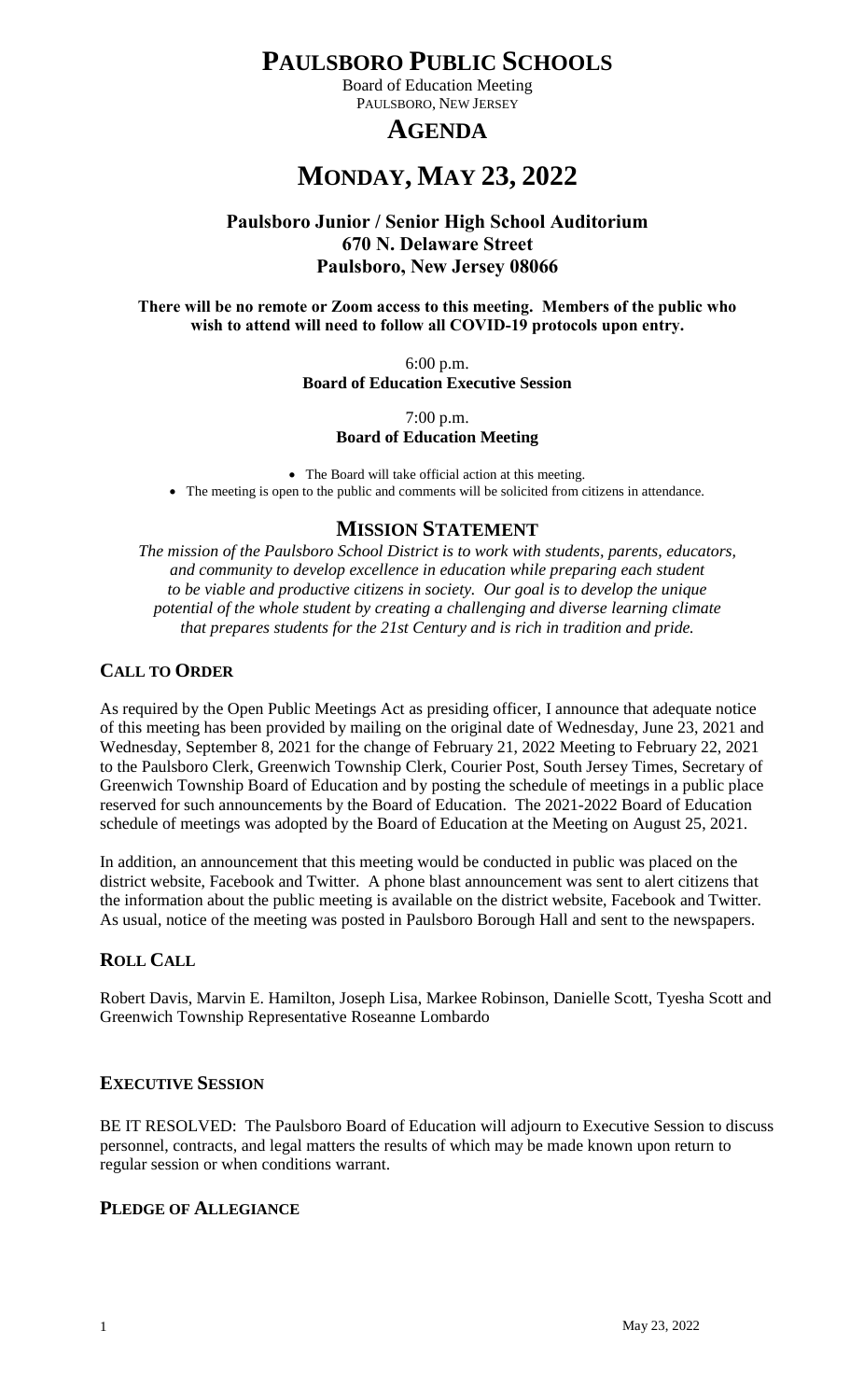1. Honoring the following teachers upon their selection as **GOVERNOR'S TEACHER RECOGNITION AWARD** recipients for 2020, 2021 and 2022.

| 2020                                       |                     |
|--------------------------------------------|---------------------|
| <b>Billingsport Early Childhood Center</b> | Noreen DeMarco      |
| Loudenslager Elementary School             | Krista Lange        |
| Paulsboro Junior High School               | Jenny Hunt          |
| Paulsboro High School                      | Holly Klein         |
| 2021                                       |                     |
| <b>Billingsport Early Childhood Center</b> | Triana Hernandez    |
| Loudenslager Elementary School             | <b>Shirley Gill</b> |
| Paulsboro Junior High School               | John Marcucci       |
| Paulsboro High School                      | Andrea Bish         |
| 2022                                       |                     |
| <b>Billingsport Early Childhood Center</b> | Cynthia Moultrie    |
| Loudenslager Elementary School             | Monica Moore-Cook   |
| Paulsboro Junior High School               | Donna Backus        |
| Paulsboro High School                      | Erica Haase         |

#### Informational: **2020-2022 Governor's Educator of the Year Recognition Program**:

The New Jersey Department of Education (NJDOE) aims to recognize educators who have gone above and beyond in their service to New Jersey's students. Over the past several months, educators changed the way they delivered instruction to New Jersey's 1.4 million students. Now, more than ever before, is the time to celebrate New Jersey's outstanding educators. Therefore, every school in every district is encouraged to participate in Governor's Educator of the Year program to honor the hardworking teachers and educational services professionals for their dedication to their students and the profession. This program promotes a culture that recognizes excellence, creates a sense of pride and brings public attention to the work of outstanding educators.

2. Honoring the following educators upon their selection as **GOVERNOR'S EDUCATIONAL SERVICES PROFESSIONAL AWARD** recipients.

| 2020                                       |                           |
|--------------------------------------------|---------------------------|
| <b>Billingsport Early Childhood Center</b> | Maryann Costa             |
| Loudenslager Elementary School             | <b>Charisse Generette</b> |
| 2021                                       |                           |
| <b>Billingsport Early Childhood Center</b> | <b>Janice Esters</b>      |
| Loudenslager Elementary School             | Samantha Strube           |
| Paulsboro Junior / Senior High             | <b>Mary Porter</b>        |
| 2022                                       |                           |
| Loudenslager Elementary School             | <b>Addie Shmuel</b>       |

Informational: **2020-2022 Governor's EDUCATIONAL SERVICES PROFESSIONAL AWARD**: The New Jersey Department of Education (NJDOE) aims to recognize Educational Professionals including certificated staff members such as School Nurses, Guidance Counselors, School Psychologists, Librarians, etc. that have gone above and beyond in their service to New Jersey's students.

3. Honoring the following educators upon their **25 YEARS OF SERVICE** recipients from 2020 to 2022.

|                         | 2019-2020              |              |
|-------------------------|------------------------|--------------|
| <b>Aaron Krasting</b>   | Mary Ann Costa         |              |
|                         | 2020-2021              |              |
| <b>Bonnie McHale</b>    | Margaret LaDue         |              |
| <b>Stephen Smeresky</b> | <b>Kelly Kovalesky</b> |              |
|                         |                        | May 23, 2022 |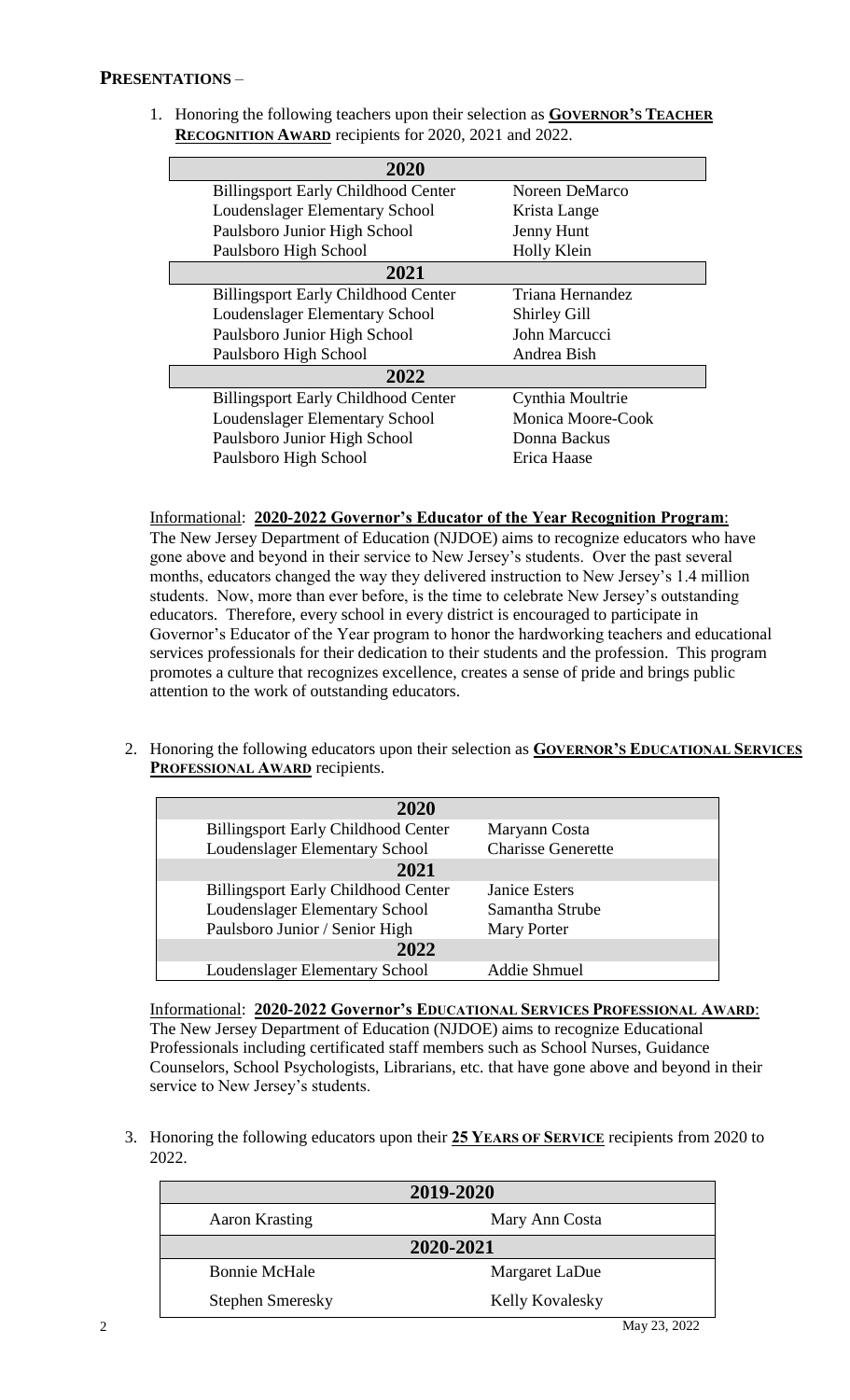#### **2021-2022**

#### None this school year.

4. Honoring the following staff members upon their **RETIREMENT**.

| 2019-2020            | 2020-2021            | 2021-2022              |
|----------------------|----------------------|------------------------|
| Nicole Beaman        | Susan Howard         | Nancy O'Brien          |
| Lisa Capasso         | Vincent Giovannitti  | Glenn Howard           |
| Judy Hathaway        | Susan Addes          | <b>Susan Piccione</b>  |
| Gina Mariano         | Ann Giovannitti      | Margaret LaDue         |
| Karen Minniti        | Beth Ann Walsh       | Anthony DellaVecchia   |
| Irene Riddell        | <b>Karen Dutton</b>  | JoAnne Limanni Gayeski |
| <b>Wendy Stocker</b> | Leone Brennan        | Judith Butler          |
| Mary Bailey          | Kathleen Brown       | William Tuff           |
| Donna Alestra        | <b>Charles Brown</b> |                        |
| Marleen Martini      | <b>Wayne Farrow</b>  |                        |

#### **RESOLUTIONS: -** None at this time

### **PUBLIC COMMENTS – ITEMS UNDER THE JURISDICTION OF THE BOARD OF EDUCATION**

At this time, the public may address the Board of Education. Please record your name, address, and contact information in the red book on the table.

#### **CORRESPONDENCE:**

- 1. Email from Board of Education member Elizabeth Reilly resigning from the Board of Education effective May 10, 2022. (**Attachment**)
- 2. Letter from Board of Education member Crystal Henderson resigning from the Board of Education effective May 12, 2022. (**Attachment**)

#### **RECOMMEND APPROVAL TO ACCEPT THESE RESIGNATIONS.**

Informational: The Board of Education must appoint a replacement for Ms. Reilly and Mrs. Henderson within 65 days. Please find attached a copy of Paulsboro Board of Education Bylaw Number 0143 – Board Member Election and Appointments. (**Attachment**)

#### **NEW BUSINESS**

# **A. NOVEMBER 2022 ELECTION - OFFICES OPEN FOR GENERAL ELECTION**

| Term of Office               | Incumbents                      |
|------------------------------|---------------------------------|
| Three $(3)$ three year terms | Marvin E. Hamilton, Sr.         |
|                              | <b>Robert Davis</b>             |
|                              | Theresa Cooper <sup>*</sup>     |
|                              | Open Seat for Elizabeth Reilly  |
|                              | Open Seat for Crystal Henderson |

\* Contingent on completion of all required paperwork and the Criminal History Background Review. Paulsboro Board of Education Bylaw Number 0141 – Board Member Number and Term (**Attachment**)

Election petitions are available through the Gloucester County Board of Elections office located at 550 Grove Road, West Deptford, New Jersey. Petition submission deadline to the County Board of Elections Office is Monday, July 25, 2022.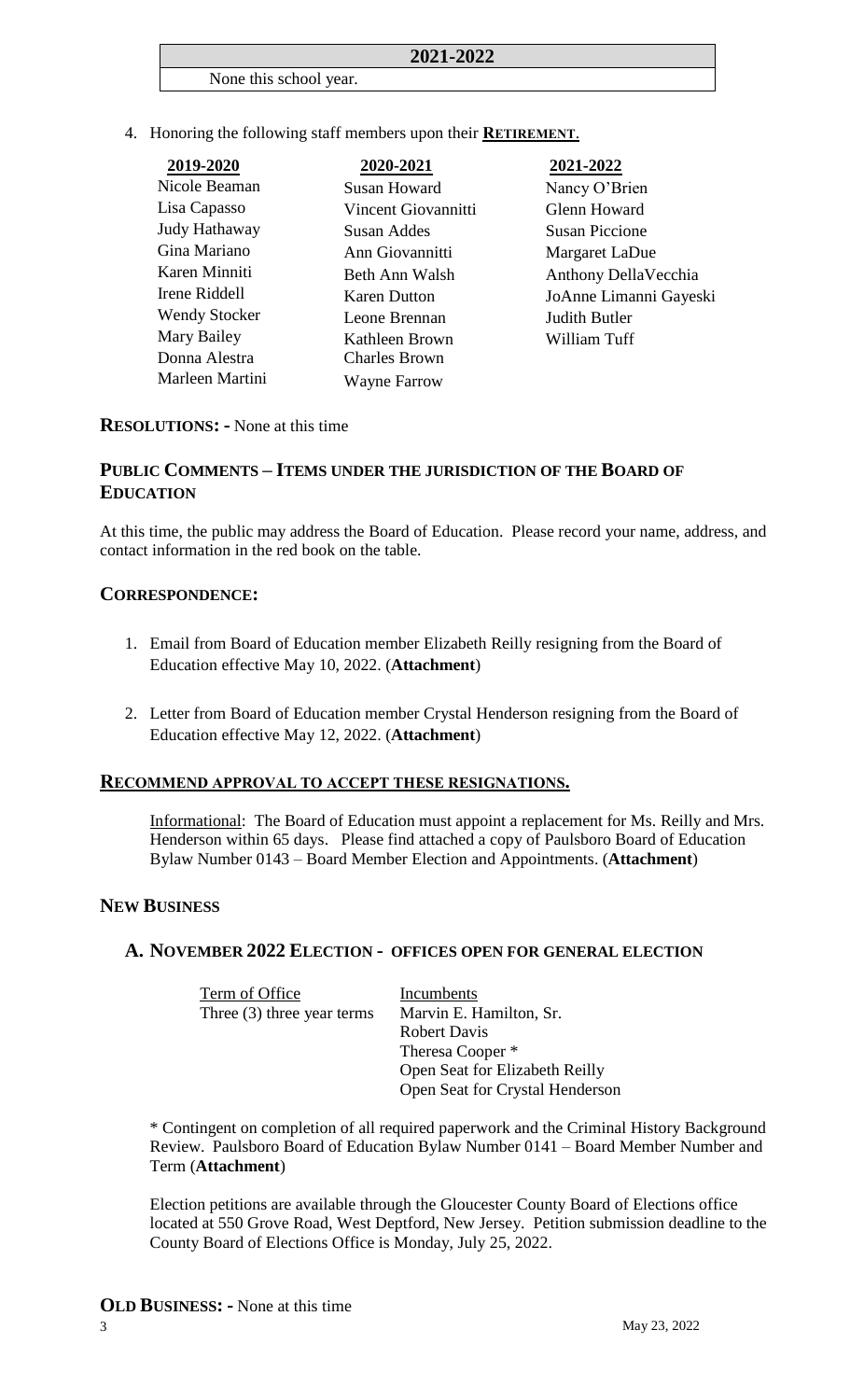# **BOARD BUSINESS:**

#### A. **BOARD OF EDUCATION SELF-EVALUATION**

The New Jersey Department of Education requires every Board of Education to complete a self-evaluation annually. The Superintendent of Schools respectfully suggests that the Board of Education use the self-assessment process that was used successfully during the 2020- 2021 school year.

- Members of the Board of Education have independently completed and submitted the New Jersey School Boards Association "Board Self-Evaluation." The Superintendent and his Secretary will compile the forms into a single Self-Evaluation.
- The Board of Education will review, modify, edit, etc. the Self-Evaluation at the June 27, 2022 meeting of the Board of Education. The Board will then approve the Self-Evaluation at the June 27, 2022 meeting.

#### B. **EVALUATION OF THE SUPERINTENDENT OF SCHOOLS**

The New Jersey Department of Education requires every Board of Education to complete an evaluation of the Superintendent of Schools annually.

- Members of the Board of Education have independently completed and submitted the New Jersey School Boards Association "Evaluation of the Superintendent of Schools as well as the Evaluation of Progress on the Goals of the Superintendent." The Superintendent and his Secretary will compile the forms into a single Evaluation form.
- The combined Evaluation forms will be an attachment on the June 27, 2022 agenda for review by the Board of Education.

# **REPORT OF THE BOARD SECRETARY/BUSINESS ADMINISTRATOR**

#### **REPORT OF THE SUPERINTENDENT**

#### **EXECUTIVE SESSION**

WHEREAS the "Open Public Meetings Act:" (Chapter 231 Laws of 1975) authorizes a public body to exclude the public from that portion of a meeting at which specified topics are to be discussed, the Paulsboro Board of Education will meet in Executive Session for the purpose of discussing the following: Personnel, Contracts, and Legal. The matters discussed will remain confidential until the need for confidentiality no longer exists.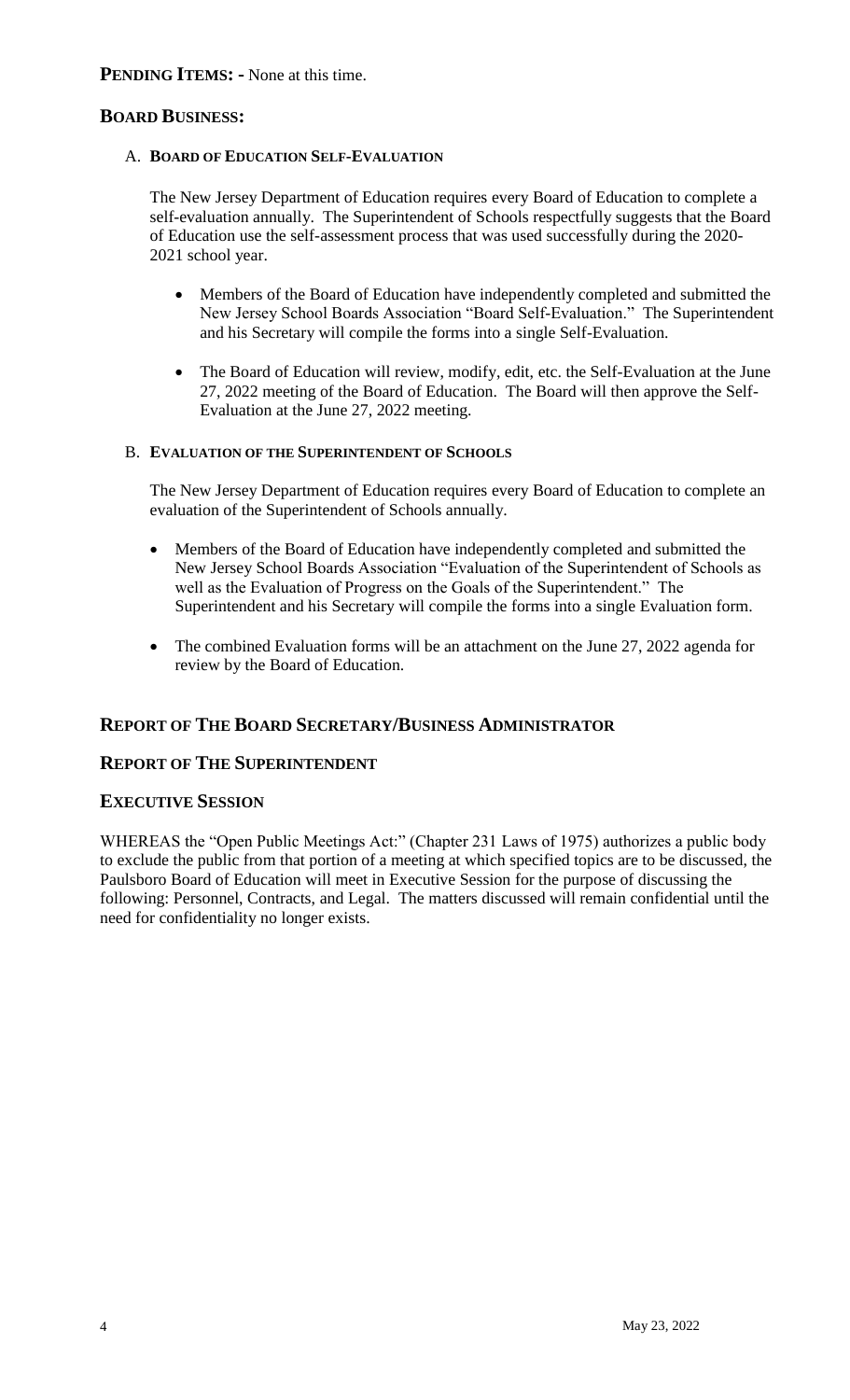# **Regular Meeting**

# **Monday, June 27, 2022 at 7:00p.m. in the Paulsboro High School Auditorium**

- The Board will take official action at this meeting.
- The meeting is open to the public and comments will be solicited from citizens in attendance.

# **MOTION TO ADJOURN**

### **REPORT OF THE BOARD SECRETARY/BUSINESS ADMINISTRATOR**

**RECOMMEND APPROVAL OF**  $A - B$ **:** The Greenwich Township Representative may vote on items in this section of the agenda.

Informational: The Report of Secretary to the Board of Education as well as associated reports of accounts will be available for review at the meeting or in advance in the Office of the Interim Business Administrator/Secretary to the Board of Education.

A. Approval of Minutes (**Attachments**)

| Regular Meeting          | March 28, 2022 |
|--------------------------|----------------|
| <b>Executive Meeting</b> | March 28, 2022 |
| <b>Regular Meeting</b>   | April 25, 2022 |
| <b>Executive Meeting</b> | April 25, 2022 |

B. Approval for payment of bills that are duly signed and authorized. (**Attachment**)

Informational: A copy of the Bill List will be available at the meeting or in advance in the office of the Business Administrator/Secretary to the Board for review by members of the Board of Education.

# **REPORT OF THE SUPERINTENDENT OF SCHOOLS**

#### **NOTE: ALL RECOMMENDATIONS IN THE REPORT OF THE SUPERINTENDENT ARE MADE "UPON THE RECOMMENDATION OF THE SUPERINTENDENT."**

**PERSONNEL B - O:** The Greenwich Township Representative may vote on items in this section of the agenda.

- A. Informational: All people being recommended for employment must have completed a Criminal History Background Review and met certificate / license requirements along with all necessary paperwork prior to board action unless otherwise noted.
- B. Recommend approval of the substitute teachers on the attached list from ESS (formally known as Source 4 Teachers). (**Attachment)**

Informational: The Board of Education has a contract with ESS to provide substitute teachers for the district. ESS verifies proper certification, Criminal History Background checks, etc. The Paulsboro Board of Education must then approve the names of the substitute teachers in order for them to work within the district.

C. Recommend approval to grant the Superintendent authority to use a Letter of Intent to hire staff, as needed, prior to the Monday, June 27, 2022 meetings of the Board of Education.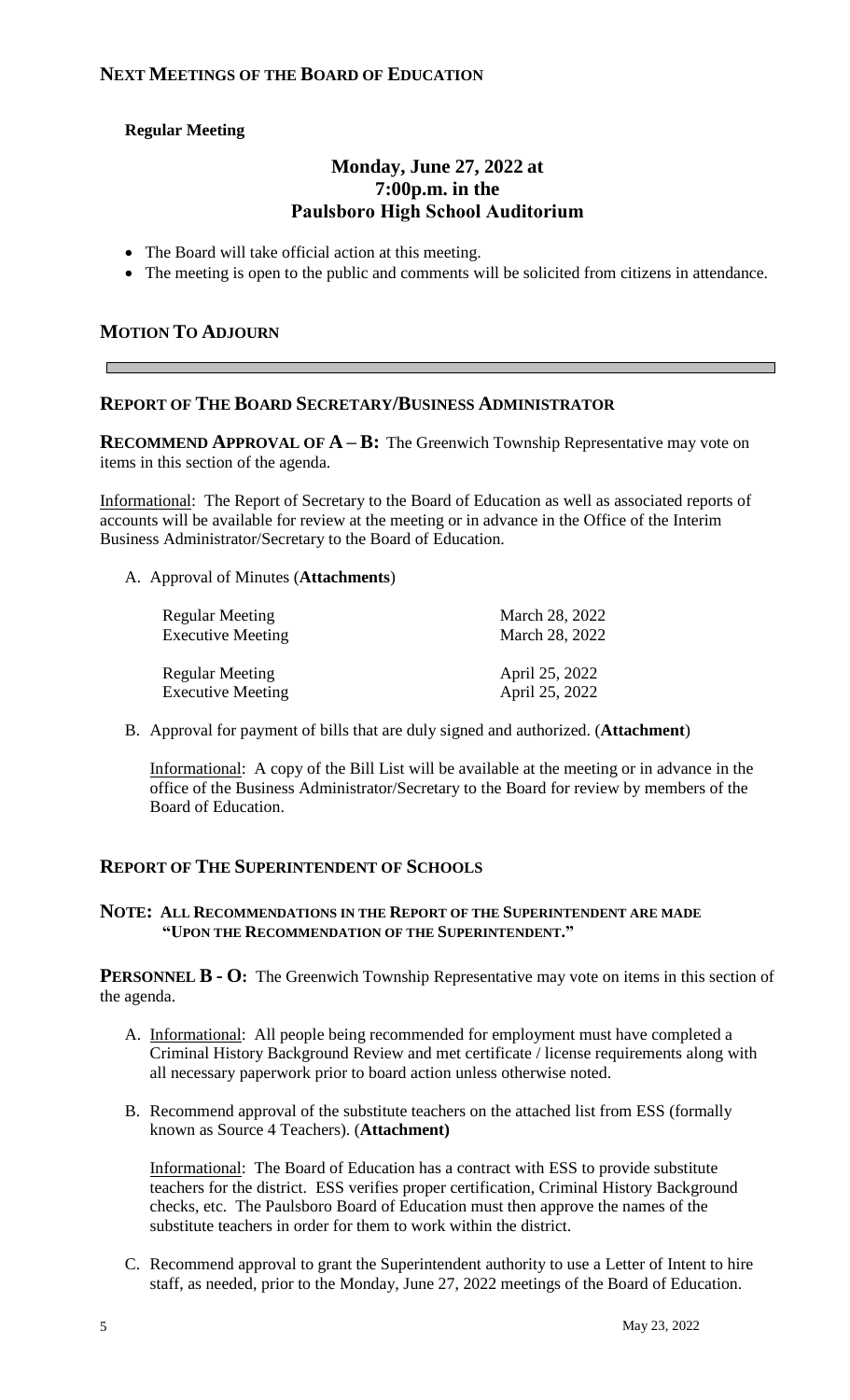Informational: "Letter of Intent" authority authorizes the Superintendent to offer positions to candidates prior to the next meeting of the Board of Education. At its next meeting, the Superintendent will request the Board of Education to approve these appointments. The Superintendent will only use letters of intent when absolutely necessary. The letter of intent authority will not be used for administrative or supervisory positions.

D. Recommend approval to reappoint Anisah Coppin to the position of School Business Administrator / Secretary to the Board of Education effective July 1, 2022 – June 30, 2023 at salary of \$138,051.00.

Informational: The Executive County Superintendent of Schools Mrs. Ave Altersitz approved the contract for Mrs. Coppin. Mrs. Altersitz reviewed the July 1, 2022 through June 30, 2023 employment contract for Anisah Coppin, School Business Administrator, in accordance with N.J.S.A. 18A:7-8 U, and has determined that the contract is in compliance with the standards as adopted by the Commissioner of Education at N.J.A.C. 6A:23A-3.1. Based upon her review, she has determined that the provisions of the contract subject to her review pursuant to N.J.A.C. 6A:23A-3.1 are in compliance with applicable laws and regulations.

E. Recommend approval to appoint Michael Robinson to the nonunion position of Night Custodial Foreman for the remainder of the 2021-2022 and the 2022-2023 school year. Mr. Robinson will earn prorated \$44,000.00 for the remainder of the 2021-2022 and will earn \$44, 000.00 for the 2022-2023 School Year.

Informational: Interviews were conducted by Business Administrator Anisah Coppin and the Director of Facilities John Swanson. Resume and / or application are on file in the Administration Building.

F. Recommend approval for Part Time Helpdesk Technician Norman Scott to work additional hours during July and August 2022. Mr. Scott will work 29 hours per week at \$20.00 per hour. The maximum stipend for the Part Time Helpdesk Technicians will be 29 hours x  $$20.00$  / hour x 8 weeks x 2 employees =  $$4,640.00$ . This is a part-time position that do not include benefits. Account # 20-483-200-100 (ESSER II Tech Support)

Informational: The Part Time Helpdesk Technician will assist with Summer Programming technical support, configuring promethean panels, deploying new computers, power washing each Chrome book, inventory, distribution, assisting teachers with first level support.

G. Recommend approval for Lucinda Quint, RN to serve as a Substitute School Nurse on an as needed basis during the 2022-2023 school year. Mrs. Quint will earn \$300.00 per day.

Informational: Mrs. Quint has served as a Substitute School Nurse for the Paulsboro Public Schools in the past.

H. Recommend approval for Rowan University Clinical Student, Lucas Taylor to complete his Full Year Clinical Practice I & II with Paulsboro High School English Teacher Amy Bria during the 2022-2023 school year.

#### Placements will be the following:

Clinical Practice I Elementary, Fall 2022, September 6, 2022 through December 14, 2022. Clinical Practice II Elementary, Spring 2023, January 17, 2023 through May 5, 2023.

Informational: During Clinical Practice also known as Student Teaching, the college students will observe in the classroom then gradually assume all of the duties of the cooperating teacher. A university supervisor will make a number of formal visits to the classroom in order to evaluate the student teacher and consult with the cooperating teacher.

I. Recommend approval to accept the resignation of Paulsboro High School Physical Education Teacher Joseph Duca effective June 30, 2022.

Informational: Mr. Duca has served our district for 7 years.

J. Recommend approval to reappoint Director of Facilities John Swanson to the nonunion position for the 2022-2023 school year effective July 1, 2022. Mr. Swanson will earn \$97,945.00.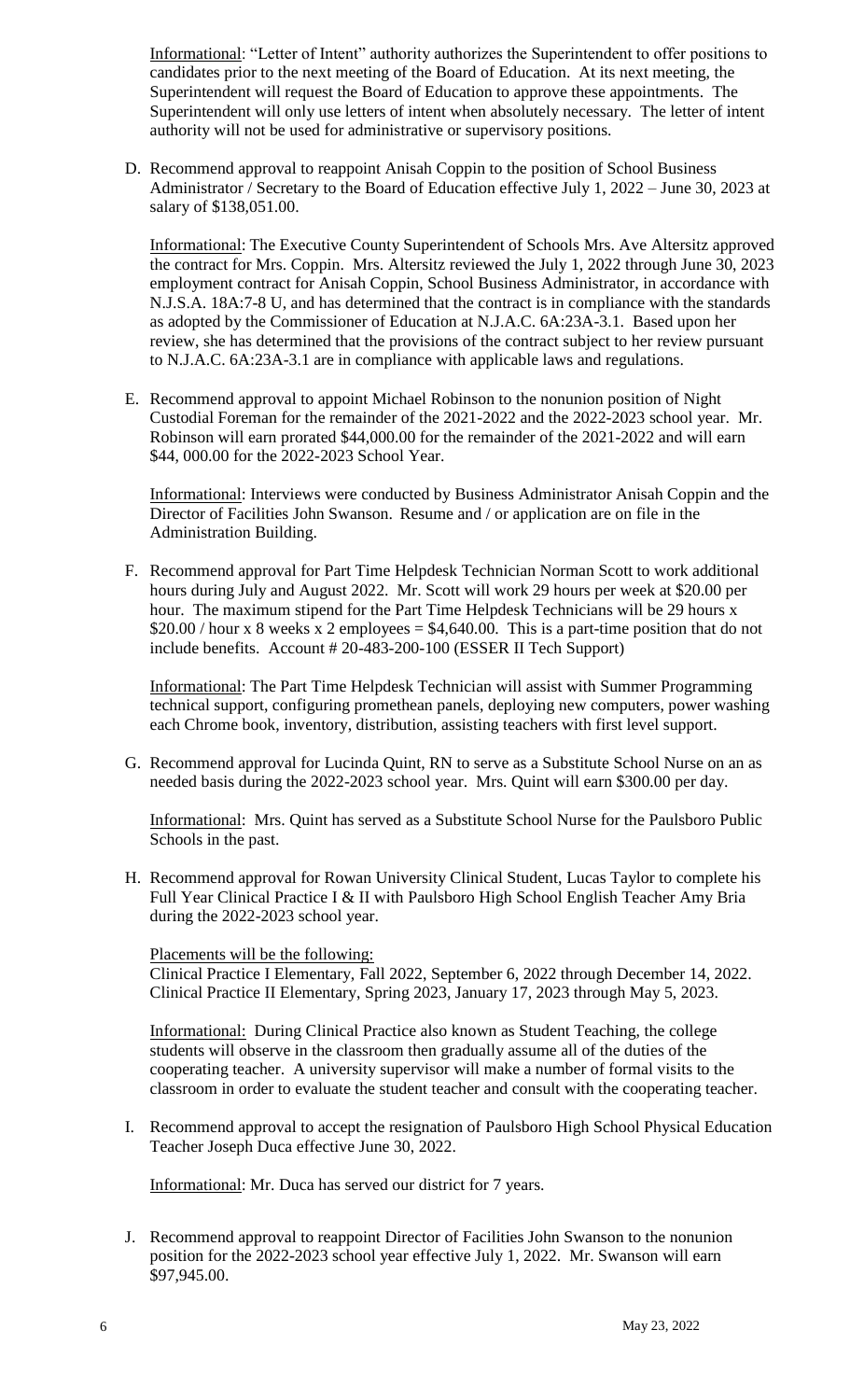Informational: Mr. Swanson has over 25 years of experience. He holds a Bachelor of Science degree in Business Management and is New Jersey State certified for service and installation of HVACR equipment. Mr. Swanson started with Paulsboro Public Schools on November 29, 2021. The pay increase recommended is the same as those received by employees represented by the Paulsboro Education Association (PEA) and Paulsboro Administrators Association (PAA). The District is unable to adequately maintain the health and safety of its students in our school building without having a certified and qualified Facilities Manager/Director. The Facilities Manager/Director is one of three positions including the superintendent and the business administrator a school district is required by law to maintain.

K. Recommend approval to reappoint non-tenure Supervisor of Curriculum and Instruction Kristen Reid to this position for the 2022-2023 school year effective July 1, 2022. Ms. Reid will earn \$95,883.00 per the Paulsboro Administrators Association (PAA) contract.

Informational: Ms. Reid has over 20 years of experience and started with Paulsboro Public Schools on November 1, 2021. This position is represented by the Paulsboro Administrators Association (PAA) so terms and conditions of employment are as per the agreement with the Board of Education.

L. Recommend approval to reappoint non-tenure Director of District Student Personnel Paul Sommers to this position for the 2022-2023 school year effective July 1, 2022. Mr. Sommers will earn \$93,821.00 per the Paulsboro Administrators Association (PAA) contract.

Informational: Mr. Sommers has over 10 years of experience and started with Paulsboro Public Schools on November 15, 2021. This position is represented by the Paulsboro Administrators Association (PAA) so terms and conditions of employment are as per the agreement with the Board of Education.

M. Recommend approval to reappoint Lisa Capasso for the 2022-2023 school year to the position of Part Time Business Office Secretary. Ms. Capasso will work 20 hours per week at \$26.00 per hour. This is a part-time position for 12 months that does not include benefits.

Informational: Mrs. Capasso is a part-time employee; however, the District did not budget for a full- time replacement. Mrs. Capasso served in the same position during the 2021 – 2022 school year. Mrs. Capasso provides key support to the Business Office. She is responsible for recording all cash receipts, approving purchase orders (along with the Business Administrator), processing vendor payments, and various other miscellaneous business office functions. Without her assistance, the District would not be able to manage many of its financial responsibilities. The Executive County Business Official has noted that the District's Business Office is understaff; and therefore hampering its ability to meet compliance and financial obligations timely.

N. Recommend approval of a Family Medical Leave of Absence (FLMA) for Staff #331 DOH 09/01/2004, with the following terms and conditions:

Dates of Leave<br>Wednesday, April 27, 2022 – Friday, June 10, 2022<br>By use of sick and personal leave Wednesday, April 27,  $2022$  – Friday, June 10, 2022

(32 days)

- O. Recommend approval for the following job description:
	- 1. Transportation Clerk (**Attachment**)

**PERSONNEL P - X:** The Greenwich Township Representative may not vote on items in this section of the agenda.

P. Recommend approval to reappoint Jacqueline Marcucci to continue in the position of Basic Skills Teacher at Billingsport Early Childhood Center for the 2022-2023 school year. Mrs. Marcucci's start date was April 26, 2022. She will remain at the same step for the 2022-2023 school year, BA Step N - \$76,819.00 as per agreement with the Paulsboro Education Association.

Informational: Ms. Marcucci has over 20 years of experience. For the past two years, she has worked as a Reading Interventionist / Gifted and Talented Teacher.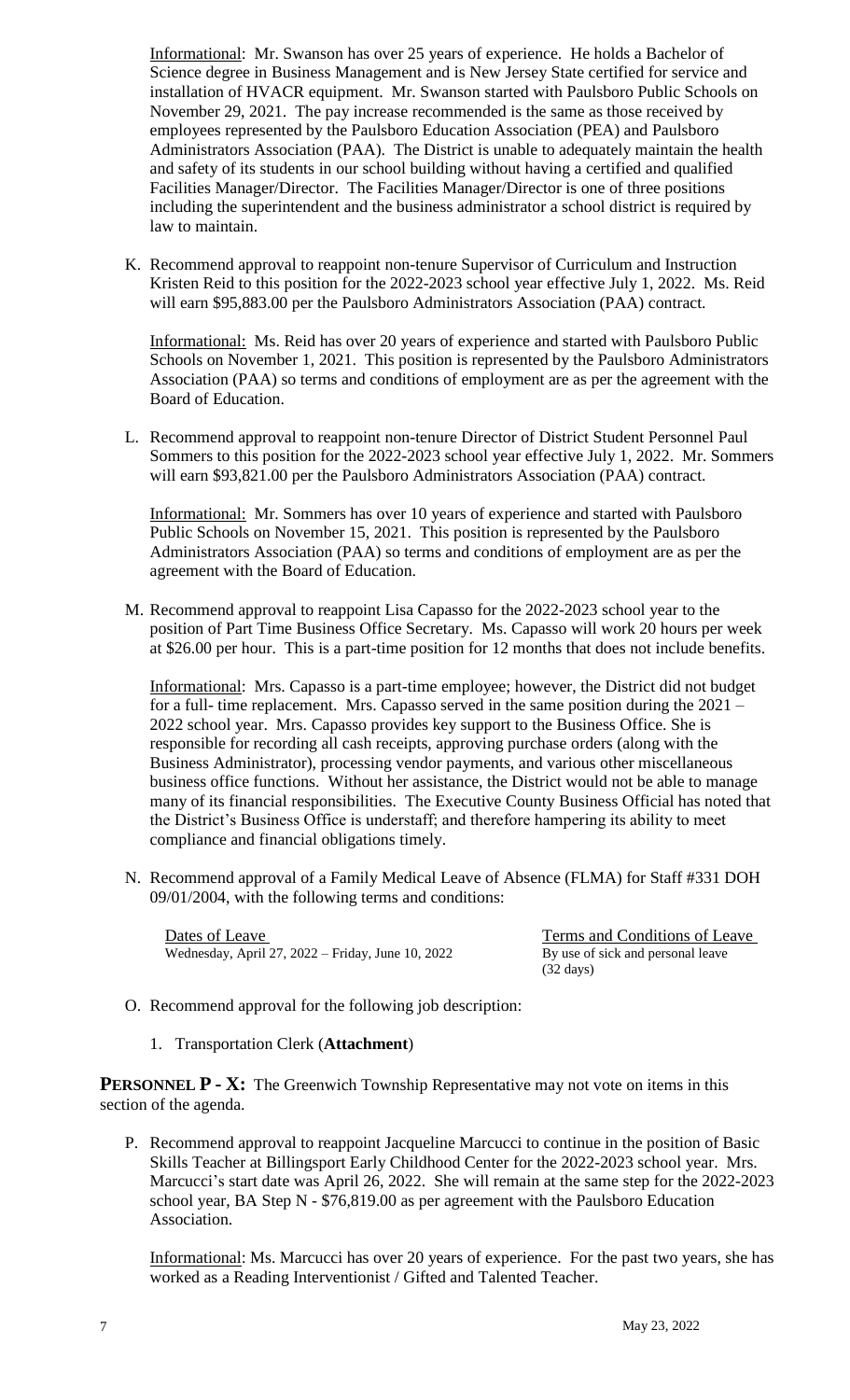Q. Recommend approval to reappoint Tracey Scott to the position of Billingsport Early Childhood Center School Nurse for the 2022-2023 school year. Mrs. Scott's start date was March 29, 2022. She will remain at the same step for the 2022-2023 school year, MA – Step O - \$87,294.00 as per agreement with the Paulsboro Education Association. (**Attachments**)

Informational: Ms. Scott has over 30 years of experience. The Executive County Superintendent Ave Altersitz has careful review of the documents that were sent to the county office that showed the districts comprehensive attempts to fill a critical nurse position. This position will help ensure that the students' medical needs are met and will ensure the safety of the students in an emergency. Mrs. Altersitz has approved the hiring of a relative of Board members as per the district's Nepotism policy and in accordance with NJ.AC 6A:23A-6.2(a)2.ii.

R. Recommend approval for Rowan University Clinical Student, Alli Horn to complete her Full Year Clinical Practice I & II with Billingsport Early Childhood Center Kindergarten Teacher Judy Toscano and Billingsport Early Childhood Center Special Education Inclusion Teacher Cynthia Moultrie during the 2022-2023 school year.

#### Placements will be the following:

Clinical Practice I Elementary, Fall 2022, September 6, 2022 through December 14, 2022. Clinical Practice II Elementary, Spring 2023, January 2, 2023 through May 5, 2023.

Informational: During Clinical Practice also known as Student Teaching, the college students will observe in the classroom then gradually assume all of the duties of the cooperating teacher. A university supervisor will make a number of formal visits to the classroom in order to evaluate the student teacher and consult with the cooperating teacher.

S. Recommend approval to appoint Latisha Thomas to the position of Billingsport Early Childhood Center Master Teacher for the 2022-2023 school year. Ms. Thomas will earn Step M – MA - \$74,109.00 as per agreement with the Paulsboro Education Association. This recommendation is contingent on successful completion of a criminal history background review.

Informational: Ms. Thomas has 8 years' experience and is presently a preschool Master Teacher. Interviews were conducted and references checked by Billingsport Early Childhood Center Principal, Tina Morris, Loudenslager Elementary School Principal Matthew Browne and Supervisor of Curriculum & Instruction Kristen Reid. Resume and /or application are on file in the Administration Building.

T. Recommend approval for a Temple University Graduate Student Dionne Smith to do her practicum (4/5 days a week) in Speech-Language Pathology with Speech Correction / Language Specialist Kristin Shute in the Paulsboro Public Schools. Ms. Smith will have completed 1st level rotations at the Temple University Speech-Language Center.

The Paulsboro Public Schools has a Student Affiliation Agreement with Temple to accept student teachers, practicum students and other students completing field experiences from Temple University for the period of October 29, 2019 – October 29, 2022. Prior to a student working in the district, the administration will seek approval from the Board of Education. This recommendation is pending successful completion of the Criminal History Background Review.

Informational: Placement requested for the Speech Language Field Practicum is September 6, 2022 – December 2, 2022. Temple's Office of Risk Management will issue a Certification of Insurance Liability verifying coverage for the student once the placement has been approved.

- U. Recommend approval to appoint Mijuan Daniels to the position of Playground/Cafeteria Aide at Loudenslager Elementary School for the 2021 - 2022 school year at a rate of \$13.00 per hour for 2 hour per day on those days that lunch is served. This recommendation is contingent on the successful completion of a criminal history background review. Resume and / or application are on file in the Administration Building.
- V. Recommend approval to appoint Angela Ramos to the position of Playground/Cafeteria Aide at Loudenslager Elementary School for the 2021 - 2022 School Year at a rate of \$13.00 per hour for 2 hour per day on those days that lunch is served. This recommendation is contingent on the successful completion of a criminal history background review. Resume and / or application are on file in the Administration Building.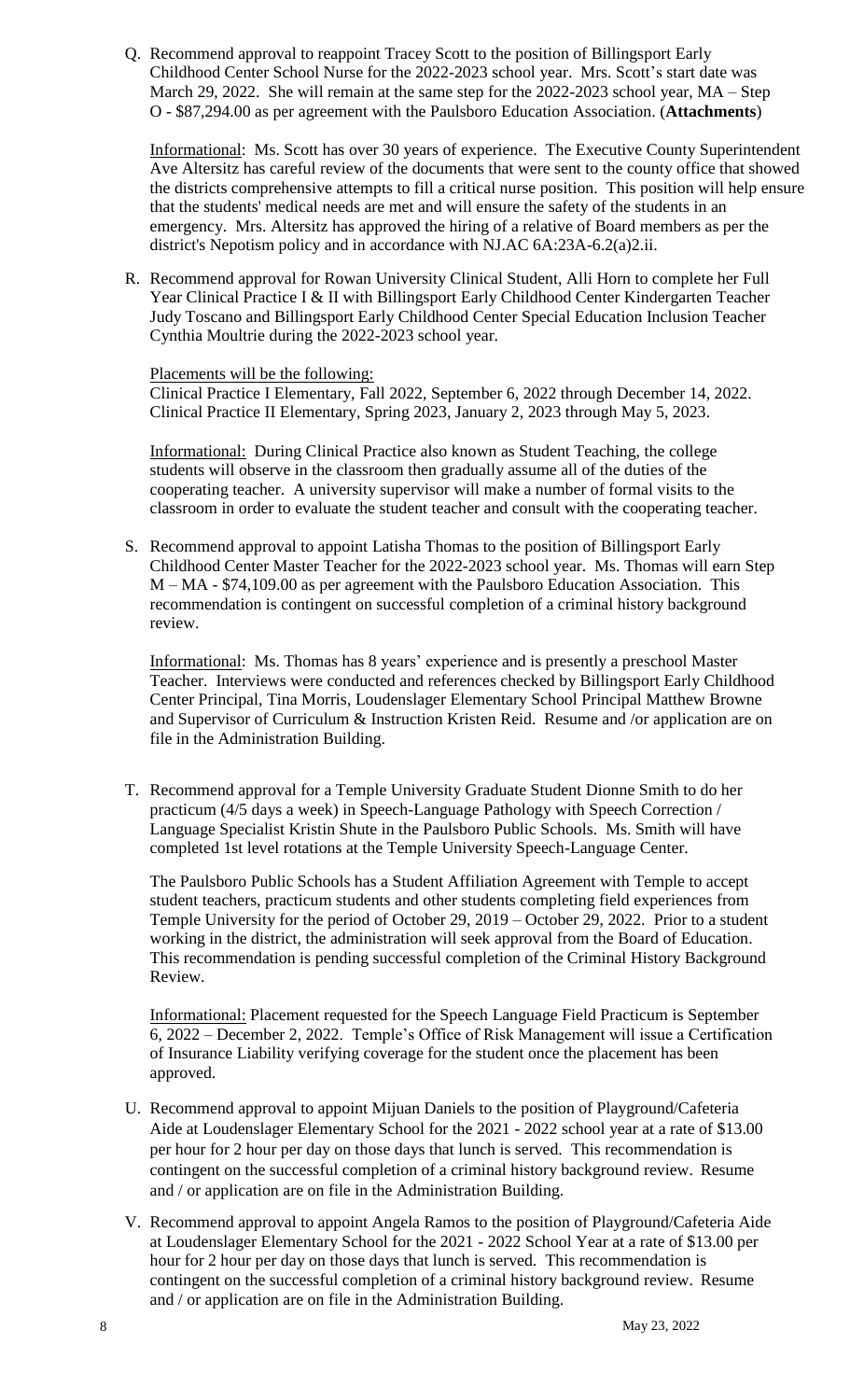W. Recommend approval for Cafeteria Worker Linda Brandt to work in the Summer Foods Program from June 27, 2022 through August 3, 2022. Ms. Brandt will earn \$19.15 per hour (her normal rate for the 2021-2022 school year) for 20 hours per week.

Informational: Ms. Brandt is the only Paulsboro Public Schools employee still employed. All other workers in the summer program are employees of Nutri-Serve (district food service provider).

X. Request approval of the following salary to be paid for through Federal Elementary and Secondary Education Act (ESEA)/Title I funds for the 2021-2022 school year.

| <b>Teacher</b>                       | $\%$ of | <b>ESEA Salary</b> | Account #      |
|--------------------------------------|---------|--------------------|----------------|
| Cynthia Moultrie (Billingsport) 100% |         | \$52,083.00        | 20-231-100-100 |

Informational: An amendment was submitted to, and approved by, the State of New Jersey Department of Education in April 2022, which included a change in funding percent for this staff member. Ms. Moultrie is currently employed by the Paulsboro Public School District and 10% of her salary was originally supported by this grant.

**STAFF AND CURRICULUM DEVELOPMENT A - B:** The Greenwich Township Representative may vote on items in this section of the agenda.

A. Recommend approval for Paulsboro High School Advanced Placement Calculus teacher, Shamima Nasrin to attend the Advanced Placement Summer Institute at Camden County College from August 1 – August 4, 2022.

Informational: Camden County College (CCC), in partnership with the Middle States Regional Office of the CollegeBoard is offering an Advanced Placement (AP) Summer Institute in an effort to provide high-quality professional development opportunities to AP and Pre-AP teachers. The content-rich training is designed to strengthen how staff teach their AP courses. During the Summer Institute, participants will explore curricular requirements, develop course and lesson plans, examine and create formative and summative assessments aligned to the AP exam, identify student strengths and weaknesses using data, and explore strategies, instructional materials, and pedagogical tools pertinent to the content and skills required for success in AP Calculus. The cost for this workshop will be paid for through both local and grant funds.

B. Recommend approval for the Business Administrator Anisah Coppin to attend the New Jersey Association of School Business Officials (NJASBO) Annual Conference per her contract that will be held in Atlantic City from June 7 – June 10, 2022.

Informational: The NJASBO Annual Conference consists of four days of presentations and activities to assist School Business Leaders in managing their schools and school districts. Workshop topics will include, but are not limited to, policy updates, top facility requirements, capital project financing, school wellness programs and negotiations. The total cost to the Board of Education will not exceed \$900.00.

#### C. **Informational - Enrollment and Class Size:**

|                         | Enrollment - May 15, 2022 |      |      |      |      |      |      |
|-------------------------|---------------------------|------|------|------|------|------|------|
| <b>Grade</b>            | 2016                      | 2017 | 2018 | 2019 | 2020 | 2021 | 2022 |
| Pre- School Age $3 & 4$ | 57                        | 66   | 61   | 78   | 88   | 53   | 61   |
| K                       | 104                       | 101  | 93   | 103  | 90   | 82   | 76   |
|                         | 111                       | 86   | 86   | 84   | 86   | 86   | 82   |
| $\overline{2}$          | 79                        | 85   | 81   | 82   | 79   | 76   | 88   |
| 3                       | 56                        | 60   | 102  | 87   | 83   | 94   | 88   |
| 4                       | 65                        | 70   | 56   | 97   | 81   | 81   | 92   |
| 5                       | 64                        | 58   | 73   | 60   | 97   | 84   | 85   |
| 6                       | 53                        | 84   | 57   | 71   | 58   | 100  | 89   |

1. The following chart presents the enrollment data for Preschool -8: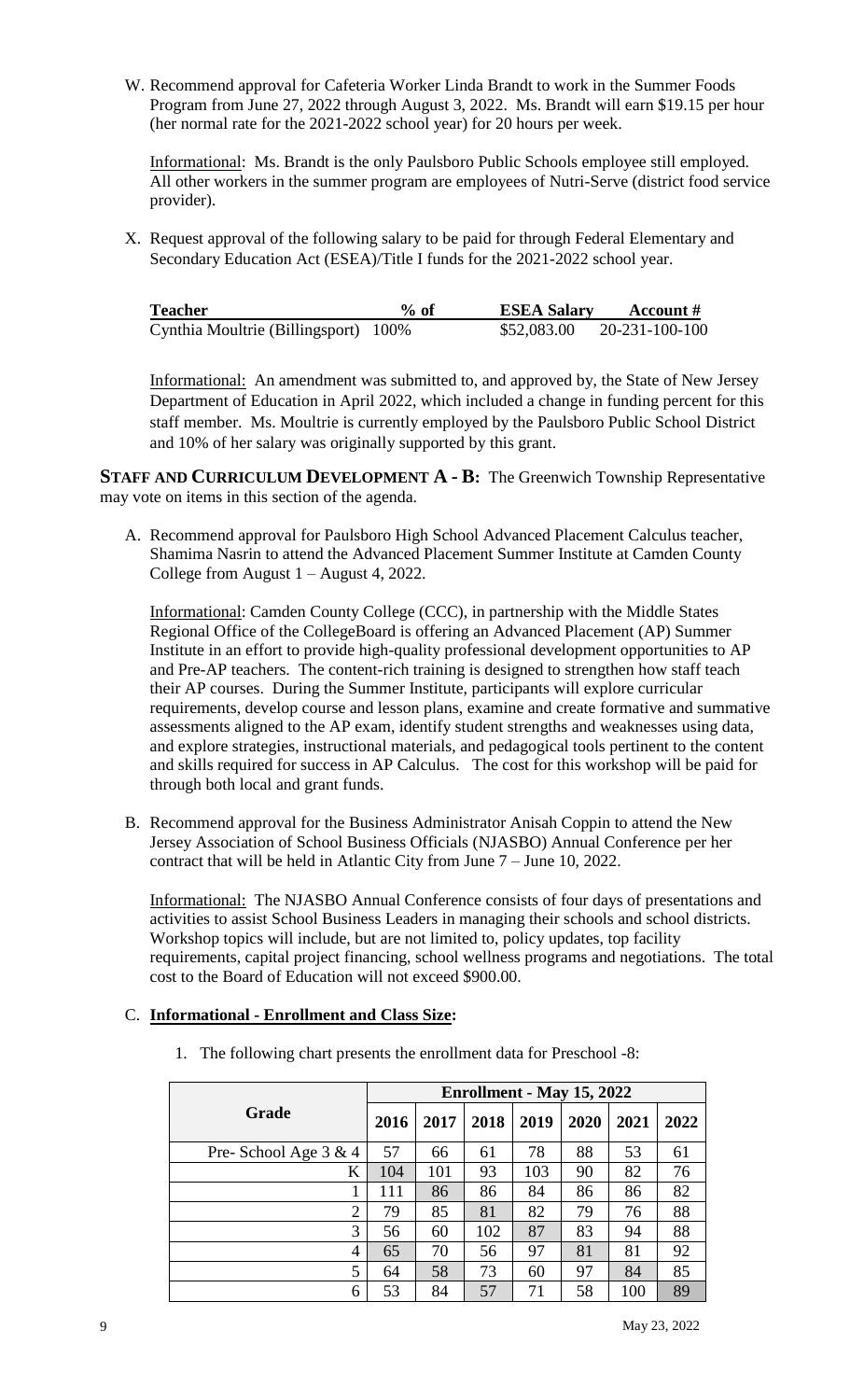|                                                                          | Enrollment - May 15, 2022 |      |      |      |      |      |      |
|--------------------------------------------------------------------------|---------------------------|------|------|------|------|------|------|
| Grade                                                                    | 2016                      | 2017 | 2018 | 2019 | 2020 | 2021 | 2022 |
| ⇁                                                                        | 73                        | 68   | 93   | 69   | 71   | 62   | 99   |
| 8                                                                        | 62                        | 81   | 67   | 89   | 66   | 75   | 70   |
| Self-Contained<br><b>Special Education</b><br>Billingsport/Loudenslager* | 26                        | 28   | 20   | 19   | 22   | 17   | 24   |
| <b>Grand Totals</b>                                                      | 750                       | 787  | 789  | 839  | 821  | 810  | 854  |

\* At Loudenslager School, students in self-contained classes are included with general education students for purposes of this report.

2. The following chart presents the enrollments for Paulsboro Senior High School:

| Grade        | Enrollment – May 15, 2022 |      |      |      |      |      |      |  |
|--------------|---------------------------|------|------|------|------|------|------|--|
|              | 2016                      | 2017 | 2018 | 2019 | 2020 | 2021 | 2022 |  |
| 9            | 63                        | 80   | 93   | 92   | 107  | 102  | 117  |  |
| 10           | 82                        | 80   | 78   | 85   | 83   | 101  | 98   |  |
| 11           | 80                        | 80   | 65   | 77   | 73   | 75   | 81   |  |
| 12           | 78                        | 93   | 84   | 64   | 82   | 84   | 74   |  |
| <b>TOTAL</b> | 303                       | 333  | 320  | 318  | 345  | 362  | 370  |  |

3. The following chart presents the class sizes for Billingsport Early Childhood Center and Loudenslager Elementary School:

| Grade                    | <b>Number of Students per Class</b><br>as of May 15, 2022 |    |    |    |                |   |
|--------------------------|-----------------------------------------------------------|----|----|----|----------------|---|
|                          |                                                           |    |    |    |                |   |
| Pre-School               | 11                                                        | 11 |    | 10 | 9              | 9 |
| Kindergarten             | 19                                                        | 19 | 19 | 19 |                |   |
|                          | 21                                                        | 21 | 20 | 20 |                |   |
| 2                        | 23                                                        | 19 | 23 | 20 |                |   |
| 3                        | 21                                                        | 22 | 22 | 23 |                |   |
| 4                        | 23                                                        | 25 | 21 | 23 | $\overline{c}$ |   |
| 5                        | 21                                                        | 21 | 21 | 21 |                |   |
| 6                        | 22                                                        | 21 | 22 | 22 | $\overline{2}$ |   |
| <b>Special Education</b> |                                                           | 6  | 9  | Q  |                |   |

**INSTRUCTIONAL SERVICES A - F:** The Greenwich Township Representative may vote on items in this section of the agenda.

A. Recommend approval of the Nurses' Standing Orders for the 2022-2023 school year. This recommendation is contingent on School Physician David Koerner, MD giving final approval. **(Attachment)**

Informational: The Nurses' Standing Orders are reviewed annually by the school nurses and school physician. The Nurses' Standing Orders are instructions from the School Physician to the School Nurses relative to allowable treatments for specific medical situations.

B. Recommend approval for the following Child Study Team Members to complete evaluations for initial evaluations and re-evaluations of students at a rate of \$300.00 per evaluation for the 2022-2023 school year.

| Names of Specialists      |
|---------------------------|
| <b>Charisse Generette</b> |
| Renee Smallwood-Thigpen   |
| Ashley Higginbotham       |
| Jessicarose Johnson       |
| Kristin Shute             |
| <b>Addie Shmuel</b>       |
|                           |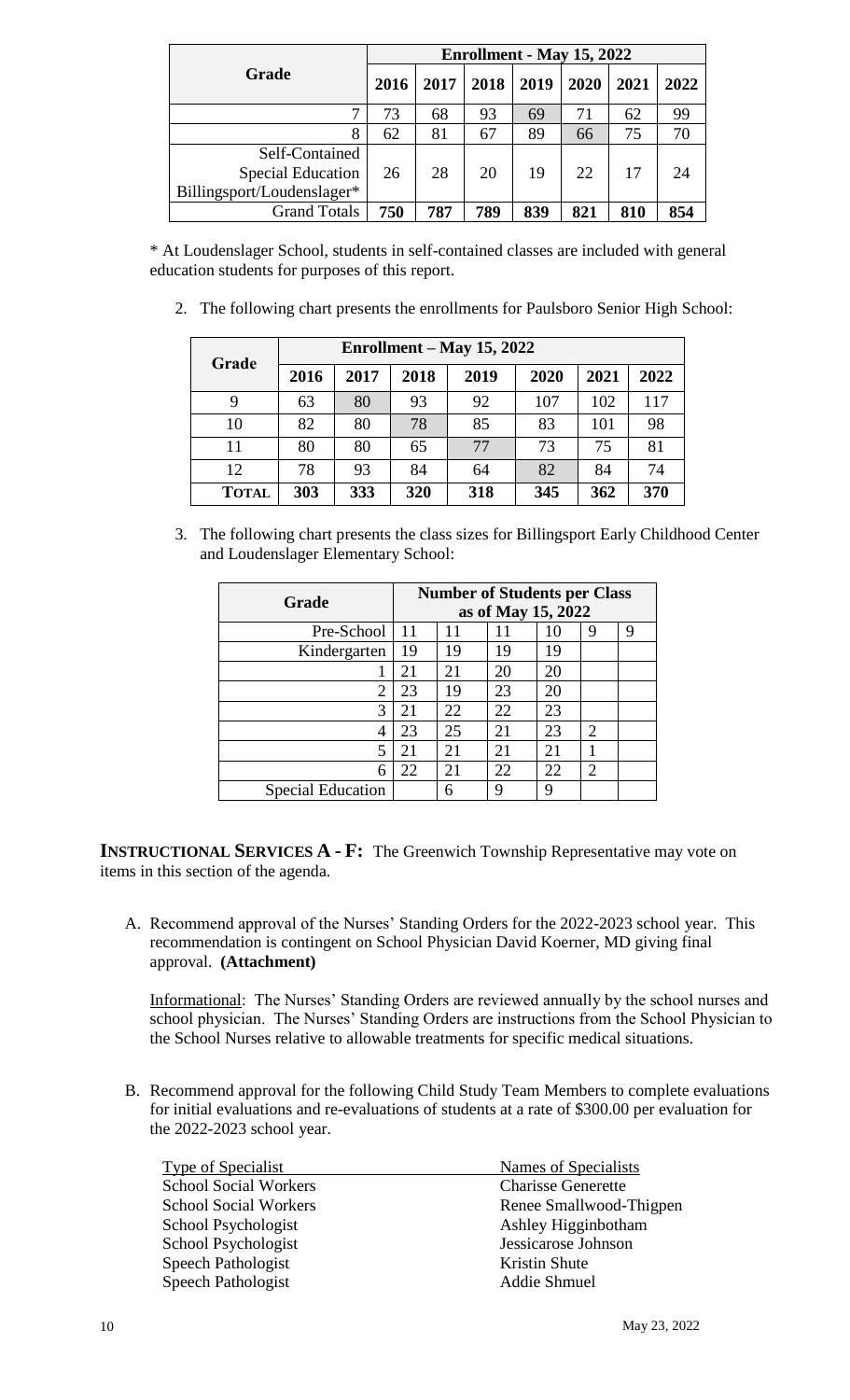Informational: The evaluations are needed for the Child Study Team to remain in compliance with the timelines for evaluations/re-evaluations mandated by the Individuals with Disabilities Education Act (IDEA). Account number 11-000-219-104-052 not to exceed \$13,600.00.

C. Recommend approval for teachers and Child Study Team members approved to attend initial classification and change of placement meetings during the months of July and August. Teachers and team members are paid \$40.00 per hour; meetings are a minimum of one hour in length. Not to exceed \$3,040.00. (Budget Account #11-000-219-104-00-053)

Informational: General Education and Special Education Teachers are required by New Jersey code to attend meetings to discuss academic programs. The Child Study Team members are required to review incoming students, new transfers, and Individual Education Plans (IEP's) with parents, team members, administrators, to finalize a placement in and out of district. General Education and Special Education Teachers are required by New Jersey code to attend meetings to discuss academic programs.

D. Recommend approval for Kamari Dixon to attend Paulsboro High School as a Courtesy Student for the 2022-2023 school year. Kemari will be a 9th grade student in the 2022-2023 school year.

Informational: Transportation to and from school is the responsibility of the parents. Choice seats may become available in the 2023-2024 school year as students graduate from our program. Application for a choice seat in the 2023-2024 school year will be made by the family by December 2022.

E. Recommend approval for the following Child Study Team outside consultant to complete additional Learning Evaluations for initial evaluations and re-evaluations of students in June, July and August. Specialists are paid \$350.00 per case for the 2022-2023 school year. Budget Account #11-000-219-104-00-053 - Not to exceed \$8,400.00.

| <b>Type of Specialist</b>              | Names of Specialists |
|----------------------------------------|----------------------|
| Learning Disability Teacher/Consultant | Karolyn Adams        |
| Learning Disability Teacher/Consultant | <b>Tamar Shelov</b>  |

Informational: A Child Study Team is composed of, at a minimum, a School Psychologist, School Social Worker and a Learning Disability Teacher/Consultant (LDT/C). Paulsboro School District employs two Psychologists and two Social Worker but no LDT/Cs. As a result, the required learning evaluations must be completed by an outside contractor. Ms. Adams and Ms. Shelov has completed these duties for the Paulsboro Public Schools for many years. The evaluations are needed in order for the Child Study Team to remain in compliance with the timelines for evaluations/re-evaluations mandated by the Individuals with Disabilities Education Act (IDEA).

F. Recommend approval for Learning Disability Teacher/Consultant Karolyn Adams to attended initial classification and change of placement meetings during the months of June, July and August. Ms. Adams will earn \$40.00 per hour. Meetings will be a minimum of one hour in length. Budget Account #11-000-219-104-00-053 - Not to exceed \$960.00.

Informational: A Child Study Team is composed of, at a minimum, a School Psychologist, School Social Worker and a Learning Disability Teacher/Consultant (LDT/C). Paulsboro School District employs two Psychologists and two Social Worker but no LDT/Cs. As a result, the required learning evaluations must be completed by an outside contractor. Ms. Adams has completed these duties for the Paulsboro Public Schools for many years.

**INSTRUCTIONAL SERVICES G - H:** The Greenwich Township Representative may not vote on items in this section of the agenda.

G. Recommended approval for the JOY Making A Difference Program to conduct a Summer Enrichment Program at Loudenslager Elementary School for grades 3 - 6 during the months of June and July. Loudenslager Grade 5 Teacher David Denelsbeck and Loudenslager Elementary School Principal Matthew Browne will serve as the Site Coordinator for this program.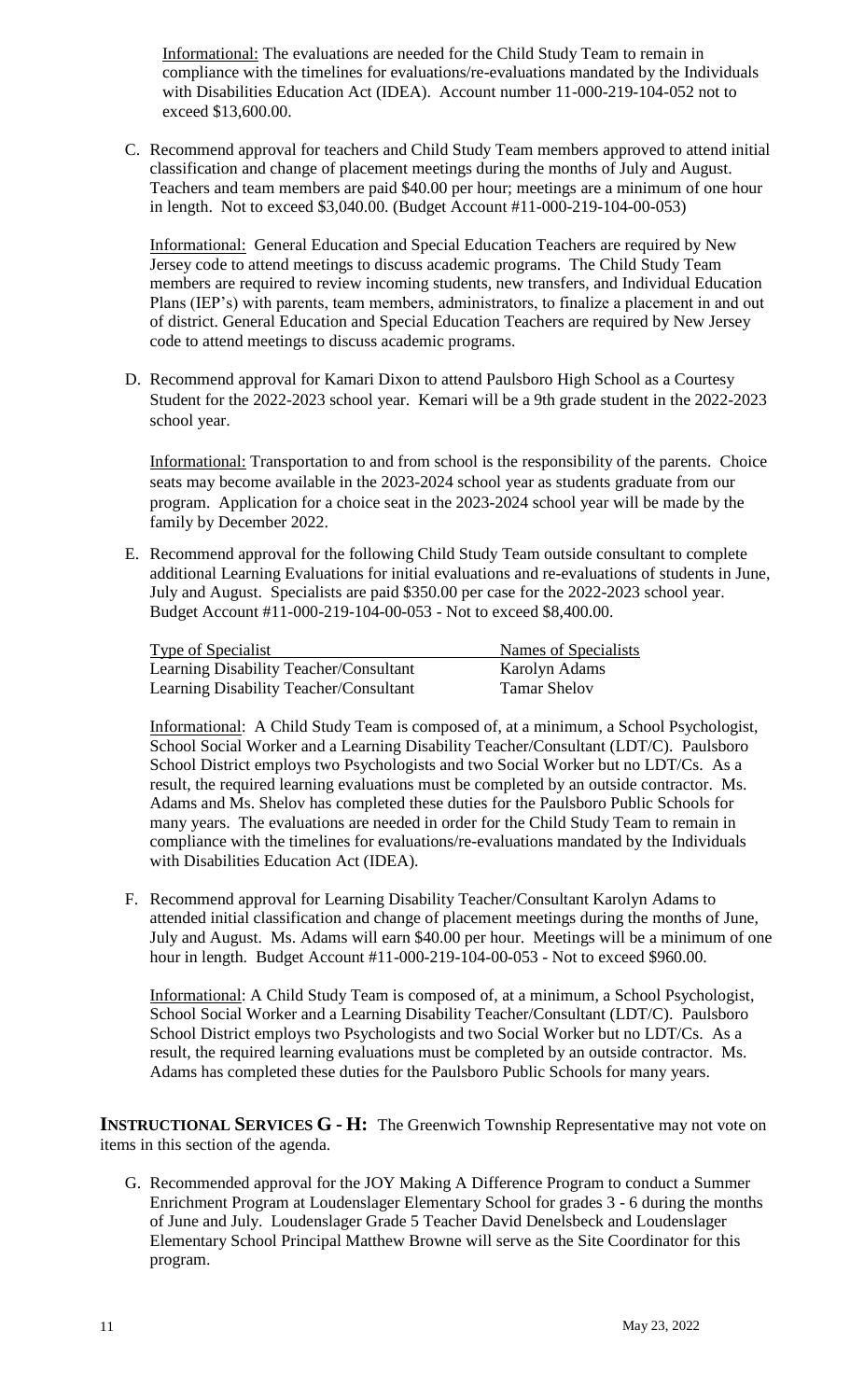Informational: The JOY Making A Difference Program collaborates on a 21st Century Learning Grant with the Paulsboro Public School District. As part of this grant, it is required that the program operates a summer enrichment program for up to 30 students. The JOY Summer Program will have a project based learning and community service focus.

H. Recommend approval to provide homebound instruction for the following students Grades PK-8:

| $\text{Case}~#$ | <b>Grade:</b> | <b>Hours of Instruction</b>                                                                                                                                                                                                                                                                     |
|-----------------|---------------|-------------------------------------------------------------------------------------------------------------------------------------------------------------------------------------------------------------------------------------------------------------------------------------------------|
| 301750          | 04            | Student was placed on Medical Home Instruction. This student will<br>receive Home Instruction from Learn Well Education through<br>Education Inc. Student received Instruction for a minimum of 10<br>hours a week at a rate of \$46.00 per hour of instruction. Start date<br>was $3/9/2022$ . |

Informational: The Paulsboro Public School district is currently working with the Gloucester County Special Services School District (GCSSSD) to provide one-to-one supplemental instruction to eligible McKinney-Vento (MCKV) students. The GCSSSD MCKV Education Program is federally funded and serves children in Gloucester County. The tutoring provided supplements classroom instruction in math, language arts and other subject areas, as needed. There is no cost to the district for this service.

**STUDENT ACTIVITIES A - E:** The Greenwich Township Representative may not vote on items in this section of the agenda.

A. Recommend approval for Loudenslager Elementary School to hold a 6<sup>th</sup> Grade Dance on Wednesday, June 1, 2022.

Informational: Loudenslager Elementary School has traditionally held a casual dance for the 6th Grade students at the conclusion of the school year. This event will be held in the Loudenslager All-Purpose Room and will be organized and chaperoned by teachers: Thomas Richardson, Gianna Lombardi, Jennifer Hoffman, Corey Hoffman, Toni Howard, Tamara Diodati, Rebecca Richardson and Loudenslager Principal Matthew Browne.

B. Recommend approval for Loudenslager Elementary School to host its National Elementary Honor Society Induction Ceremony on Thursday, June 2, 2022.

Informational: The Loudenslager Elementary Honor Society recognizes 5th & 6th Grade students who meet the national criteria for both academics and leadership. This year's program will be held in the Loudenslager All-Purpose Room Loudenslager Elementary School. This program will be led by Loudenslager Principal Matthew Browne.

C. Recommend approval for Loudenslager Elementary School to hold an Academic Awards Ceremony on Thursday, June 9, 2022.

Informational: Loudenslager Elementary School has a tradition of holding an awards ceremony at the conclusion of each school each year to celebrate the academic accomplishments of its students. This awards ceremony recognizes students for excellence in the subjects Mathematics, Science, Social Studies, Writing, Spelling, and Language Arts as well and will acknowledge students for their improvement or character traits. This program will be coordinated by Loudenslager Principal Matthew Browne with the assistance of every teacher at Loudenslager Elementary School.

D. Recommend approval to utilize Virtua's Pediatric Mobile Van for the 2022-2023 school year. The fully-equipped program on wheels offers a range of services, including dental and developmental screenings, blood lead level testing, lead poisoning education, flu shots, backto-school physicals, vision and hearing screenings, health education, community resources, and referrals to specialized services. They also provide the Flu vaccine. Below are the dates the Mobile Van can provide services for the Billingsport Early Childhood Center students.

Hearing and Vision

- November 4, 2022
- November 18, 2022
- December 2, 2022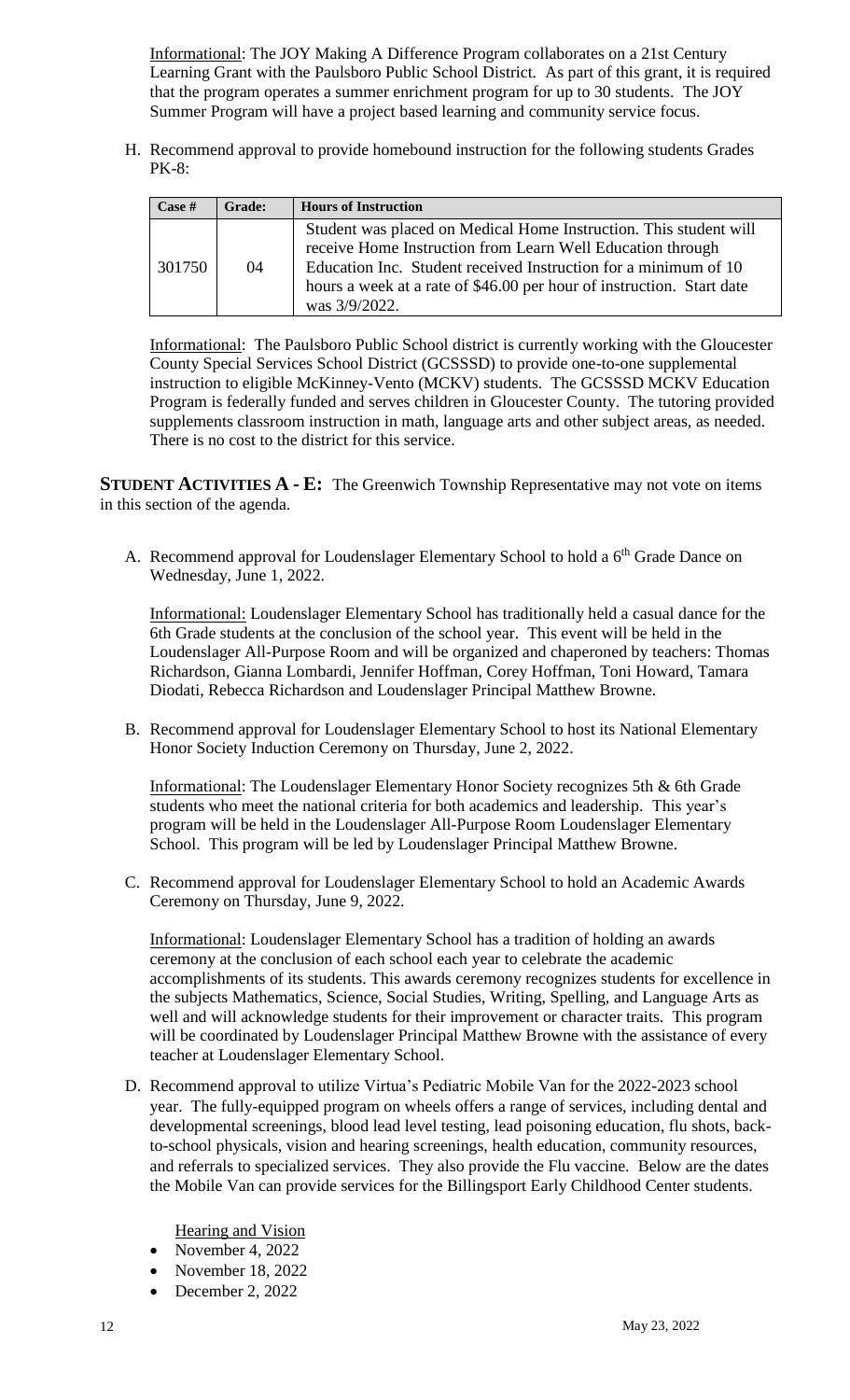- December 9, 2022
- $\bullet$  December 16, 2022

Dental

- January 12, 2023
- $\bullet$  February 9, 2023
- $\bullet$  February 16, 2023

Informational: Billingsport Early Childhood Center is scheduling the next school year to secure the dates for services with Virtua's Pediatric Mobile Van. Virtua's Pediatric Mobile Services provides children from infancy to age six in underserved communities throughout South Jersey with health services they need. These services are free. The van and services are completely powered by Virtua's Philanthropic Partners.

E. Recommend approval for Loudenslager Elementary School to host New Jersey State Mounted Police Unit with Trooper Sergeant First Class William Donahue on Monday, June 6, 2022.

Informational: Sergeant Donahue is a member of the New Jersey State Police Mounted Unit and will be presenting to the students about the roles and responsibilities of the mounted police unit and will provide our students with the opportunity to see a police horse up close. This program was coordinated by Loudenslager 3rd Grade Teacher Christina Roberts.

# F. **Informational: Virtual Visit-Head Start**

The Billingsport Early Childhood Center Principal, Kindergarten Teachers and Staff hosted a virtual classroom visit for the students that attend the Paulsboro Head Start Preschool program. The teachers prepared a video that displayed a typical day in kindergarten. We also provided a health and registration segment. The students, staff and parents seem to enjoy the question and answer time. The visit was held on Thursday, May 12, 2022. We are excited to have our new friends join our school in September 2022.

**POLICY:** A: The Greenwich Township Representative may vote on items in this section of the agenda.

A. Recommend approval of a second reading and final adoption of the following Board of Education Policies: **(Attachments)**

| <b>Policy Number</b> | <b>Title</b>              |
|----------------------|---------------------------|
| 2622                 | <b>Student Assessment</b> |
| 5541                 | Anti-Hazing               |

Informational: Paulsboro Board of Education has a contract with Strauss Esmay to provide us throughout the year with new and revised Policy and Regulation Guides to be in compliance with new and/or revised laws, statutes, and codes.

# **CONSTRUCTION UPDATES:**

**Safety Grant**: The District is ready to move forward on plans for Safety Vestibules for each of the buildings. Drawings were received from Garrison Architects to complete the vestibules and install Access Control Systems for the doors and Security Cameras. Using the Camden County Educational Services Cooperative Pricing system, a quote has been received to complete the brick-and-mortar portion of the vestibules that is within the funding limit of the Safety Grant Award. We will look for additional funding sources to complete the project at a later date but are moving forward with this critical project so that we can get this into the construction material supply chain.

# **Informational: ROD and Non-ROD Grants**

District Consultant Frank Domin has established contact with and conducted meetings with the official at the School Development Authority (SDA) charged with the Paulsboro projects that are jointly funded by the 2015 Bond Referendum and SDA. All parties are reviewing and familiarizing themselves with the projects since they have been dormant for approximately four years.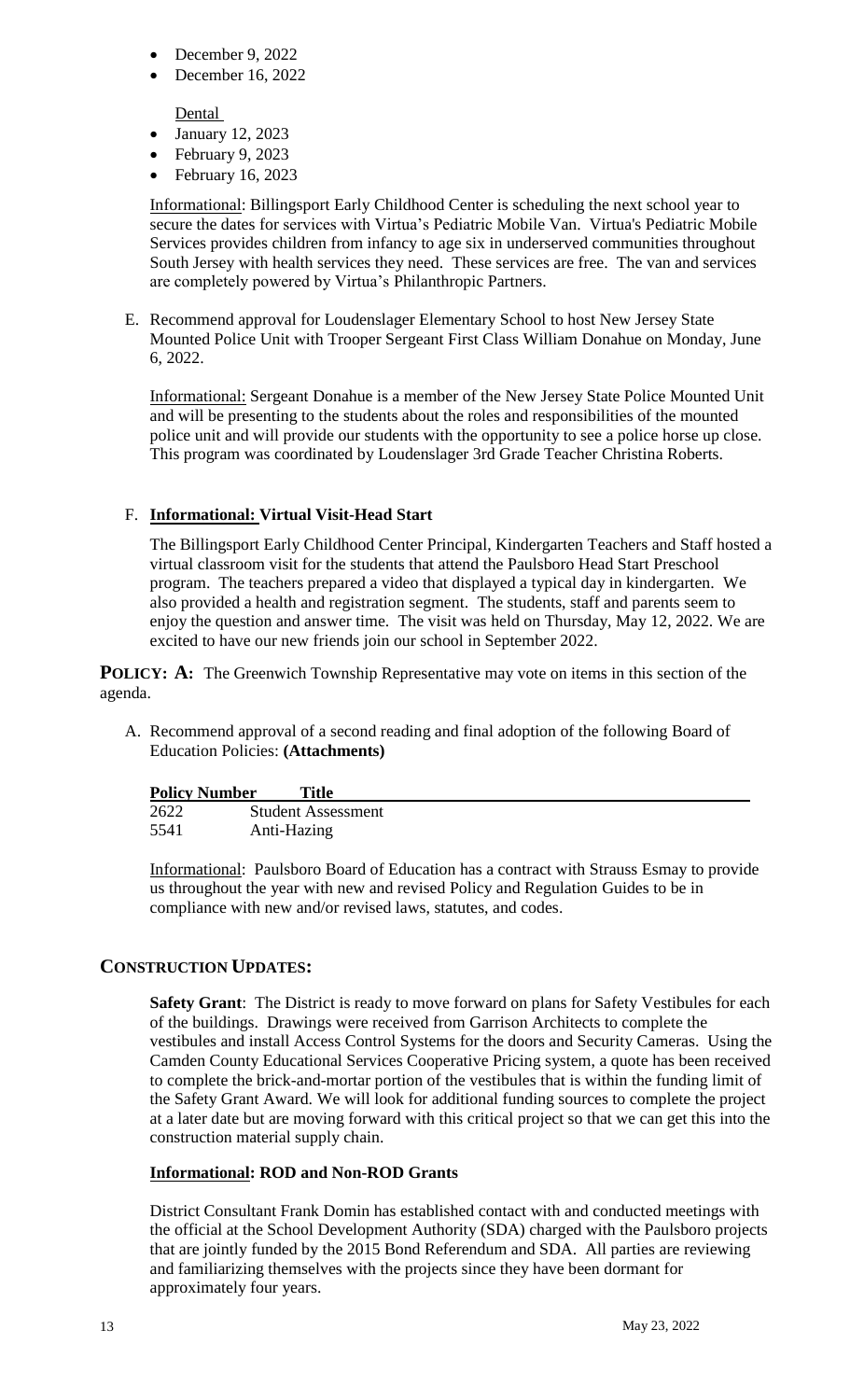The first task is to assemble all of the required documents to apply for reimbursement from SDA for projects that are at the 65% completion level. When this information is submitted to and approved by SDA, reimbursement will be paid to the district.

The second task is to determine what facilities upgrade are included in the application to SDA. It appears that some of the items in the application to SDA were not part of the original scope of the bond referendum. On the other hand, some items included in the original scope of the project seem to have been "de-scoped" which removed them from funding consideration by SDA. Mr. Domin, working with representatives of SDA and School Architect Robert Garrison has resolved these concerns. All parties now agree that the project is now just as it was presented to the public for the 2015 bond referendum.

The SDA official emphasized the importance of beginning work on those items that all parties agree are within the scope of the projects. The work needs to be completed quickly for two reasons. First, the projects are critical repairs to district facilities. Second, to protect the funding available by SDA. Mr. Domin is now working with the School Architect and Camden County Special Services School District in order to restart projects. It seems likely that within a month or two, the Board of Education will be able to award contracts for projects such as heater controls, drainage projects, etc. so that the work begun in 2015 can move forward.

#### **May 2022 Board Update**

**ROD Grant.** No changes since March report.

**ESIP Energy Savings Improvement Program**. The RFP, request for proposals for an ESCO, Energy Service Company was approved by the Board of Public Utilities and was advertised on May 1. A mandatory preproposal meeting and facilities walk through was conducted on May  $12<sup>th</sup>$ . Although there were numerous inquiries about the RFP, there was only one vendor that attended the meeting and completed the walk through; Schneider Electric. They expressed an interest in completing the process and submitting a proposal for the June  $10<sup>th</sup>$  deadline. Upon receipt, it will be reviewed for possible Board recommendation at the June meeting.

**Summer 2022 Projects (**ESSER II funds approved at March meeting) Work will be able to begin on the interior spaces during the summer and will be completed as exterior units are received. All equipment has been ordered. Due to supply chain delays of 8 to 26 weeks, some units may have to be installed on non-student school days in the fall. The following is a current equipment delivery schedule:

#### **High School**

4 Rooftops 2- Gym / 2- Auditorium (24 weeks) 3- Ductless split systems 1- IT room 1- server room 1- conference room ALL in the same area. (11 weeks) 1- Blower coil with DX Nurse area (13 weeks) 1- AHU Kitchen/Cafeteria (17 weeks) 2- Cabinet heaters GYM (20 weeks) 4- ZOO fans GYM (10 weeks)

#### **Loudenslager**

1- PTAC unit STEAM office small room (8 weeks) 2- DSS 1- Nurse area 1- IT room (12 weeks) 2- UV's STEAM classroom (20 weeks)

#### **Billingsport**

1- PTAC unit STEAM sm office (8 weeks) 1- DSS RM 208 IT room (12 weeks) 1- RTU Principals area (26 weeks) 2- UV's STEAM classroom (20 weeks)

**FACILITIES A:** The Greenwich Township Representative may vote on items in this section of the agenda.

A. Recommend authorization for the Superintendent to approve the following organizations to use school facilities as listed for the 2021-2022 school year. This recommendation is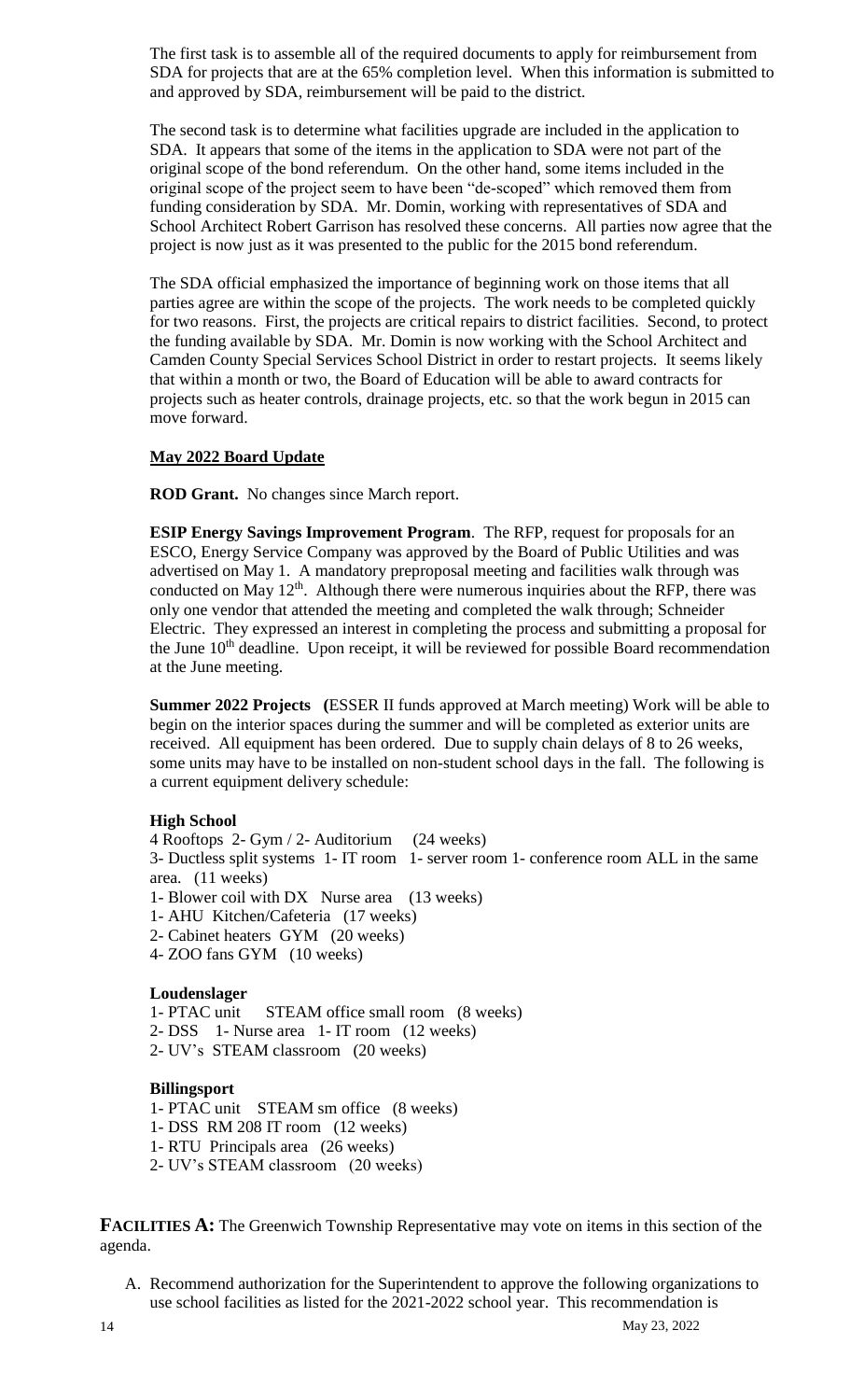contingent on each group filing the appropriate request and verification of insurance and does not conflict with District's use of the facility for Paulsboro Public Schools events.

| <b>ORGANIZATION/</b><br><b>PERSON</b>    | <b>ACTIVITY</b>                                                    | <b>FACILITY</b>                                     | <b>CONTACT</b> |
|------------------------------------------|--------------------------------------------------------------------|-----------------------------------------------------|----------------|
| <b>Paulsboro Recreation</b><br>Committee | Juneteenth Celebration<br>$10:00-4:00$<br>Saturday, June 18, 2022. | Loudenslager<br>Elementary<br><b>School Grounds</b> | Eric DiTonno   |

**FACILITIES B - D:** The Greenwich Township Representative may not vote on items in this section of the agenda.

B. Recommend approval to submit applications to the county to Request to Establish a Special Education Program or Service. This application is for two new multiple disabilities classrooms. One will be located at in Billingsport Early Childhood Center and the other will be at Loudenslager Elementary School. This will allow the district to provide programs within the students' home schools that will allow for integration with their general education peers and provide for the least restrict environment.

Informational: The Applications for the new special education classrooms will be submitted to the County for approval before June 30, 2022. This will also save the district on out of district tuition and transportation for each student. These classrooms and associated staff were submitted and approved within our 2022-2023 budget.

- C. Recommend approval to submit applications to the county for Change of Use of Education Space for 2022-2023 School year. This application will be for two new multiple disabilities classrooms that will require changes made to Billingsport Early Childhood Center and at Loudenslager Elementary School.
- D. Recommend approval to submit an applications for Alternate Toilet Room Facilities at Billingsport Early Childhood Center for Kindergarten classrooms 2022-2023 school year pursuant to NJAC 6A:26-6.3 (h) 4.ii,iii.

Informational: Prekindergarten and kindergarten classrooms must include a toilet room. A school district may elect to use the alternate method of compliance with NJAC 6A:26-6.3(h) 4.ii and iii by providing toilet rooms adjacent to or outside the classroom in lieu of individual toilet rooms in each classroom. Billingsport Early Childhood Center was designed to include enough classrooms with toilet rooms to meet this requirement. With the addition of one section of Kindergarten, there will be one room without an internal toilet room. The Executive County School Business Administrator will inspect the building prior to approving the waiver. The district has used the waiver approach for a number of years.

**FINANCE A - E:** The Greenwich Township Representative may vote on items in this section of the agenda.

- A. Recommend approval of the attached "Indemnity and Trust Agreement" between School Health Insurance Fund (SHIF) and the Paulsboro Board of Education. (**Attachment**)
- B. Recommend approval of the attached **Resolution No.: 05-23-22-001** to renew Schools Health Insurance Fund (SHIF) with the Paulsboro Board of Education. (**Attachment**)
- C. Recommend approval to participate in the 2022 Summer Food Service Program. The District will provide free grab and go breakfasts and lunches to students from June 27, 2022 through August 3, 2022 with the exception of Fridays when the program does not operate.

Informational: N.J.S.A.18A:33-24 through N.J.S.A.18A:33-26 requires that every school district in which 50% or more of the enrolled students eligible for free or reduced-price meals under the National School Lunch Program in the preceding school year shall become a sponsor or site in the Summer Food Service Program (SFSP) in summer 2020. In accordance with the above mentioned free and reduced-price eligibility requirement, Paulsboro Public Schools are required to participate in the SFSP 2022.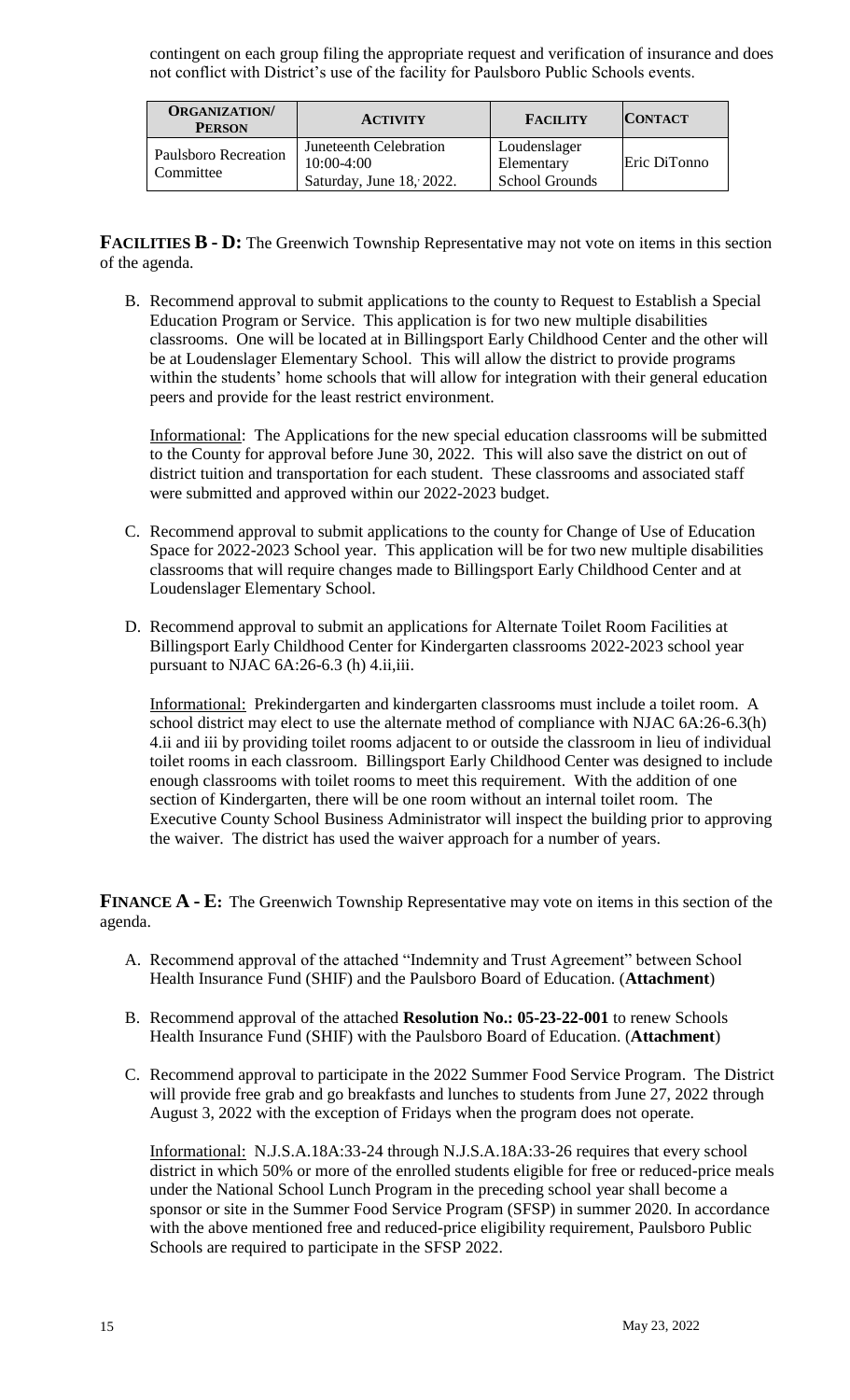On April 14, 2022, the district was notified that its application to participate in the 2022 Summer Food Service Program had been approved. The district is now eligible for up to \$44,367.75 for the summer foods program.

Grab and Go breakfasts and lunches will now be served on Mondays thru Thursday (closed on Friday) at Billingsport Early Childhood Center and Paulsboro High School between 8:00 AM to 9:00 am for breakfast and 12:00pm to 1:00 PM for lunch. The program will begin on June 27, 2022 and end on August 3, 2023. All meals will be provided by the District's Food Service Management Company, Nutri-Serve. Request for proposals were sent to New Jersey based food service vendors, and Nutri-Serve was the only vendor to respond.

D. Recommend approval of the addendum to extend the food service contract between the Paulsboro Board of Education and Nutri-Serve School Food Service Management, Inc. of Bridgeton, New Jersey for the 2022 - 2023 school year. The management fee will be \$42,562.00.

Informational: The food service contract was bid during the 2018 - 2019 school year and can be extended over the next five years without obtaining bids/quotes provided the increase is no higher than the current Consumer Price Index (CPI) applied to the base year fee which was \$40,500.00.

| Contract Amount Base Year 2018 - 2019 | \$40,500.00 |
|---------------------------------------|-------------|
| 2.0% CPI Increase on 2018 - 2019 Base | 810.00      |
| Contract Amount for 2019 - 2020       | \$41,310.00 |
| 2.0% CPA Increase on 2018 - 2019 Base | 810.00      |
| Contract Amount for 2020 - 2021       | \$42,120.00 |
| 1.0% CPA Increase on 2018 - 2019 Base | 405.00      |
| Contract Amount for 2021 - 2022       | \$42,525.00 |
| 1.0% CPA Increase on 2018 - 2019 Base | 442.00      |
| Contract Amount for 2022 - 2023       | \$42,562.00 |

Informational: In December 2020, ESSER II was created through enactment of the Coronavirus Response and Relief Supplemental Appropriations Act (CRRSA). The core purpose of the ESSER II Fund is to provide direct money to states and districts to address the areas most impacted by the disruption of COVID-19. It aims to provide direct aid to states and districts to help safely reopen and sustain the safe operation of schools as well as address the impact of COVID-19 in schools.

E. Recommend approval to amend the Every Student Succeeds Act (ESSA) application to apply carryover funds in the amount of \$185,954.00 from the 2020-2021 school year into the 2021- 2022 school year.

Informational: The New Jersey Department of Education allows districts to carryover unspent funds from the previous year to support continued implementation of District programming.

# F. **Informational - Child Nutrition**

The following information summarizes the financial status of the child nutrition program:

| <b>Month</b>        | <b>Revenues</b> | <b>Expenses</b> | <b>Revenue -</b><br><b>Expenses</b> |
|---------------------|-----------------|-----------------|-------------------------------------|
| July                | \$17,778.63     | \$17,590.99     | \$187.64                            |
| August              | \$1,792.75      | \$7,663.85      | $-$ \$5,871.10                      |
| September           | \$84,129.48     | \$66,611.56     | \$17,517.92                         |
| October             | \$99,018.76     | \$86,919.46     | \$12,099.30                         |
| November            | \$85,771.28     | \$68,569.99     | \$17,201.29                         |
| December            | \$86,477.84     | \$84,362.88     | \$2,114.96                          |
| January             | \$74,629.41     | \$68,410.82     | \$6218.59                           |
| February            | \$108,423.67    | \$79,942.34     | \$28,481.33                         |
| March               | \$138,762.55    | \$101,836.89    | \$36,925.66                         |
| April               | \$103,202.88    | \$82,127.86     | \$21,075.02                         |
| <b>Year to Date</b> | \$799,987.25    | \$664,036.64    | \$135,950.61                        |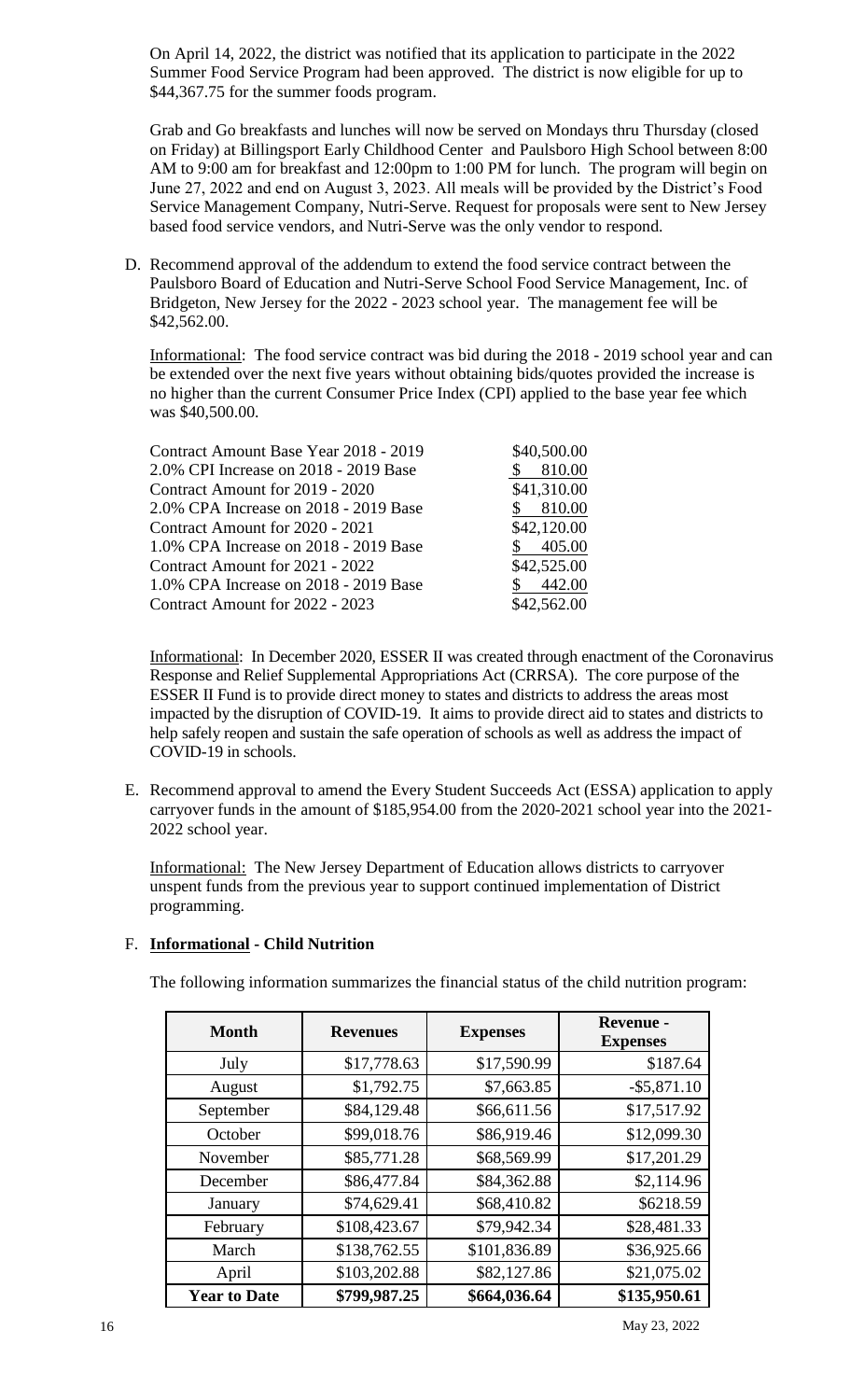# **Informational – Breakfast and Lunch Service at all schools during 2021-2022.**

| <b>Month</b>        | <b>Breakfast</b> | Lunch   | <b>Total Meals</b><br><b>Served</b> |
|---------------------|------------------|---------|-------------------------------------|
| September           | 8,444            | 13,170  | 21,614                              |
| October             | 9,667            | 15,757  | 25,424                              |
| November            | 8,440            | 13,608  | 22,048                              |
| December            | 8,538            | 13,071  | 21,609                              |
| January             | 6,940            | 10,525  | 17,465                              |
| February            | 9,737            | 16,642  | 26,379                              |
| March               | 12,316           | 20,246  | 32,562                              |
| April               | 9,833            | 15,715  | 25,548                              |
| <b>Year to Date</b> | 73,915           | 118,734 | 192,649                             |

**FINANCE G:** The Greenwich Township Representative may not vote on items in this section of the agenda.

G. Recommended approval to accept the donation of supplies for the project entitled Mission to Mars through anonymous donors through donorschoose.org. The donated item will be utilized to supplement the STEAM Curriculum at Loudenslager Elementary School. This item is worth approximately \$200.00.

Informational: DonorsChoose.org is a non-profit organization that allows individuals to donate directly to public school classroom projects in the United States. This item was requested by Loudenslager STEAM Teacher Rebecca Richardson.

# **SCHOOL SAFETY A:**

 $\lceil$ 

| <b>Report of Paulsboro Public Schools Security Drills</b> |                                              |                                                                                                              |                                                                                                             |                                                                                                              |
|-----------------------------------------------------------|----------------------------------------------|--------------------------------------------------------------------------------------------------------------|-------------------------------------------------------------------------------------------------------------|--------------------------------------------------------------------------------------------------------------|
|                                                           |                                              |                                                                                                              | <b>Schools</b>                                                                                              |                                                                                                              |
| <b>Type of Drill</b>                                      | <b>Notation</b>                              | Paulsboro<br><b>Junior / Senior</b><br>High                                                                  | Loudenslager<br><b>Elementary</b>                                                                           | <b>Billingsport</b><br>Early<br><b>Childhood</b><br><b>Center</b>                                            |
| Fire Evacuation                                           | Each school must<br>conduct one per<br>month | 09/09/2021<br>10/14/2021<br>11/01/2021<br>12/17/2021<br>01/31/2022<br>02/10/2022<br>03/24/2022<br>04/08/2022 | 09/15/2021<br>10/25/2021<br>11/29/2021<br>12/23/2021<br>01/19/2022<br>02/07/2022<br>03/07/2022<br>4/11/2022 | 09/14/2021<br>10/14/2021<br>11/09/2021<br>12/08/2021<br>01/19/2022<br>02/10/2022<br>03/07/2022<br>04/04/2022 |
| Communication<br>Drill**                                  | September 2021                               | 09/16/2021                                                                                                   |                                                                                                             |                                                                                                              |
| Evacuation<br>(Non-Fire)                                  | Each school must<br>conduct two<br>annually  | 03/09/2022                                                                                                   | 09/28/2021                                                                                                  | 09/20/2021<br>04/24/2022                                                                                     |
| Lockdown                                                  | Each school must<br>conduct two<br>annually  | 11/10/2021<br>01/28/2022                                                                                     | 11/23/2021<br>01/25/2022<br>03/15/2022                                                                      | 01/26/2022                                                                                                   |
| <b>Bomb Threat</b>                                        | Each school must<br>conduct two<br>annually  | 04/21/2022                                                                                                   |                                                                                                             | 11/17/2021<br>03/21/2022                                                                                     |
| <b>Active Shooter</b>                                     | Each school must<br>conduct two<br>annually  | 02/24/2022                                                                                                   | 02/22/2022<br>04/28/2022                                                                                    | 12/16/2021<br>02/23/2022                                                                                     |

A. Informational: Report of School Security Drills

1